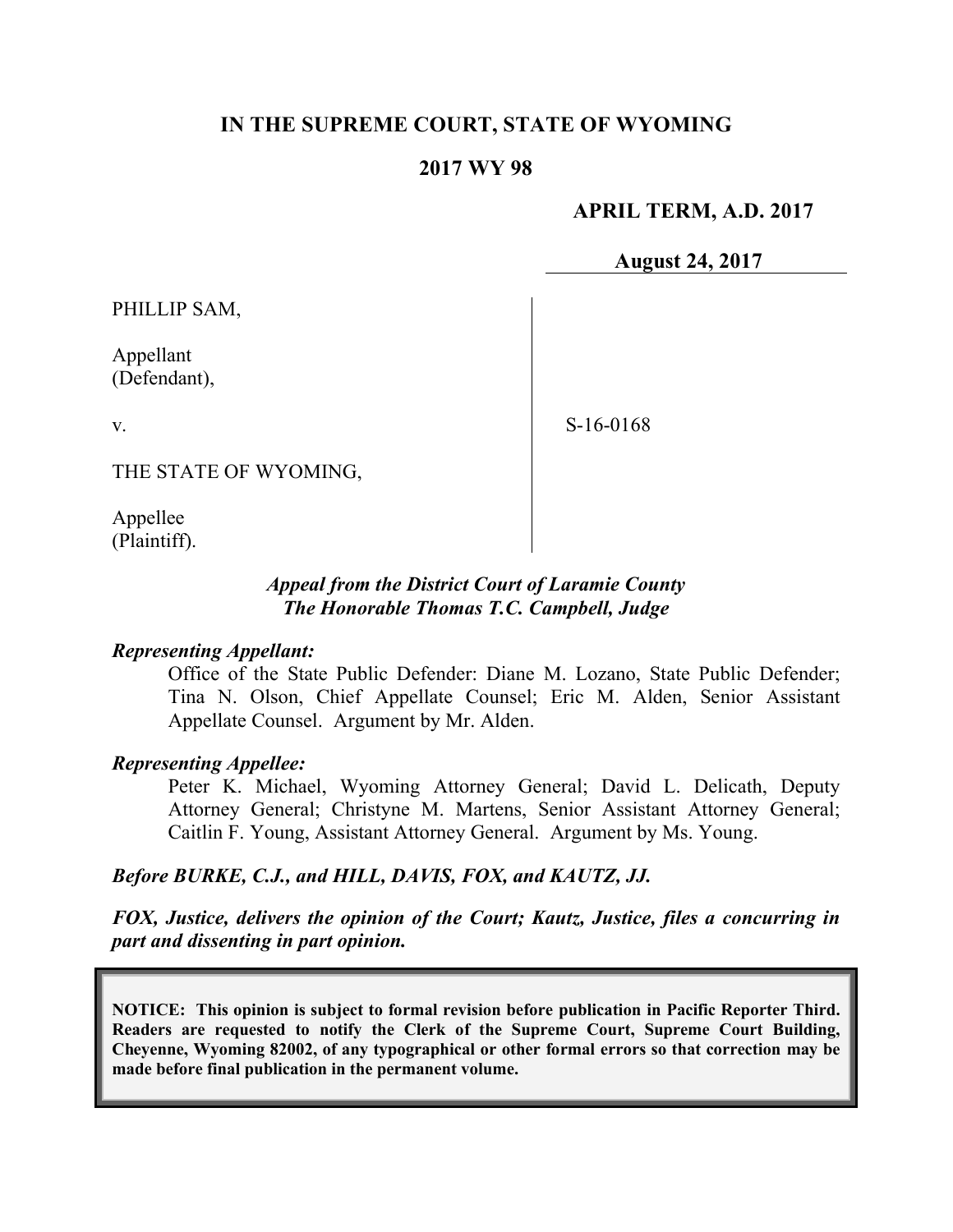### **FOX, Justice.**

[¶1] Phillip Sam was 16 years old when he arranged to meet a group of teens at a park in Cheyenne, Wyoming, armed himself with his mother's boyfriend's .40 caliber pistol, and went to the park to wait for the rival group to arrive. As the group approached, Mr. Sam stepped out from behind a tree and shot repeatedly in the group's direction. Two young men were injured—one fled and the other fell to the ground. Mr. Sam approached the fallen youth and shot him in the head, a shot which resulted in the youth's death. A jury found Mr. Sam guilty of one count of first-degree murder, one count of aggravated assault and battery, and ten counts of attempted aggravated assault and battery.

[¶2] Mr. Sam raises numerous issues on appeal. We conclude that: the district court did not abuse its discretion when it denied the motion to transfer his case to juvenile court; although there were some errors in the jury instructions, they were not prejudicial; although the prosecutor's victim impact arguments were improper, they were not prejudicial; there was sufficient evidence to support the attempted aggravated assault charges despite the fact there was no evidence he intended to shoot any particular individual; the sentence imposed on Mr. Sam exceeds the limits imposed by *Miller v. Alabama*, 567 U.S. 460, 132 S.Ct. 2455 (2012) and *Bear Cloud v. State*, 2014 WY 113, 334 P.3d 132 (Wyo. 2014) (*Bear Cloud III*); the aggregate sentence does not deprive the parole board of its statutory authority to consider parole of juveniles after 25 years; and Mr. Sam's sentences for first-degree murder and aggravated assault do not violate double jeopardy. We affirm in part, and reverse in part and remand for resentencing.

#### *ISSUES*

[¶3] The parties use different techniques, but generally agree these are the issues raised in this appeal:

I. Did the district court abuse its discretion when it denied the motion to transfer the proceedings to juvenile court?

- A. Was Mr. Sam's statutory right to cross-examine witnesses violated?
- B. Did the district court properly assess the facilities available to juveniles?
- C. Did the district court properly weigh the likelihood of rehabilitation?
- II. Did the district court improperly instruct the jury when it:

A. Failed to remove a corrected instruction from the official instruction packet?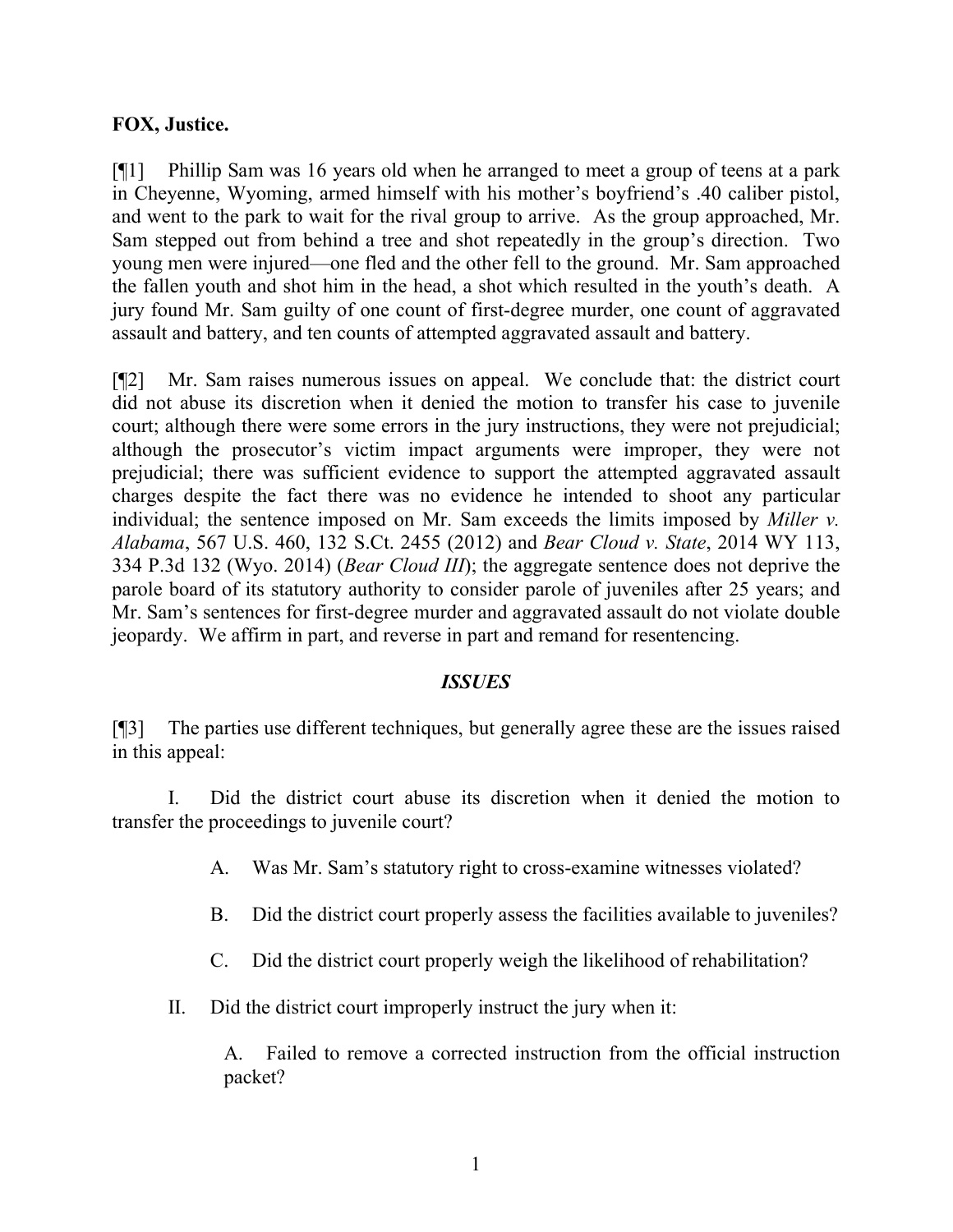- B. Failed to define "attempt"?
- C. Gave the incorrect definition of "malice"?

D. Gave the definition of "reckless" rather than the definition of "enhanced recklessness"?

- E. Gave the incorrect inference of malice instruction?
- F. Gave incomplete and incorrect self-defense instructions?

III. Did the prosecutor commit misconduct when he made victim impact arguments in his closing argument?

IV. Was there sufficient evidence to support Mr. Sam's convictions for aggravated assault, even though there was no evidence that he intended to harm any particular individual?

V. Is the sentence imposed upon Mr. Sam excessive because it:

A. Violates the Eighth Amendment because it is a de facto life without parole sentence?

B. Deprives the parole board of its statutory authority to consider parole of a juvenile after 25 years?

C. Violates the constitutional prohibition against double jeopardy because it sentences Mr. Sam for both the murder and the aggravated assault of the same victim?

### *FACTS*

[¶4] Mr. Sam had ongoing conflict with a rival youth group, which escalated on October 4 and into the early hours of October 5, 2014. The afternoon of the 4th, Mr. Sam stole a .40 caliber S&W semi-automatic pistol from his mother's boyfriend. Later, he had several communications with members of the rival group about setting up a fight. He made sure the group was primed to fight when he went out to the mall where they were watching a movie, located one of their cars, and broke its mirror and slashed its tires. Mr. Sam then went to hang out at his friend Timber Strange's house. He took out the gun to show his friends and "said that he was going to kill someone that night."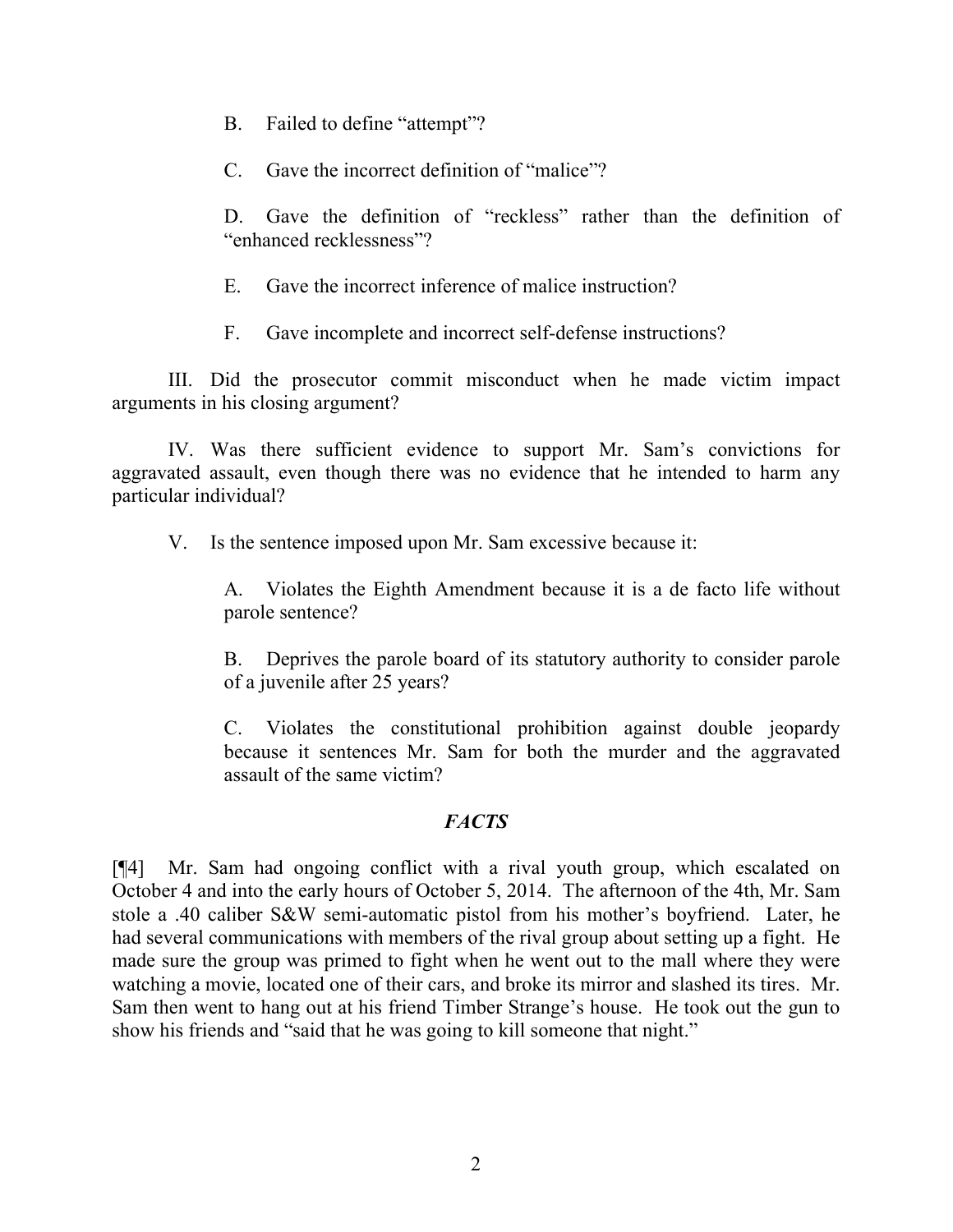[¶5] When the car's owner discovered the damage, one of the rival group, Damian Brennand, immediately called Mr. Sam, believing he was "the only known person who would have done it," and "told him . . . he needed his ass beat," and that he was going to bring a gun to the park to shoot Mr. Sam. Later, one member of the group called Mr. Sam back to say they "couldn't get their hands on a gun. They couldn't find one," but they wanted to meet him and fight. Mr. Sam changed the location of the encounter to Martin Luther King Park and went there with five friends. Mr. Sam took the pistol, and he and Timber Strange sat in a pavilion for about 15 minutes. Mr. Strange testified:

> I had asked him if this was actually what he wanted to do, if he actually wanted to do this.

Q. [Prosecutor] And by this, what did you mean?

- A. As in hurt people and potentially kill somebody.
- Q. And what did he say?

A. He had said, yeah, that he had felt that he needed to do it.

[¶6] When one of their friends called to tell them the rival group was approaching, Mr. Sam and Mr. Strange, who had bandanas on their faces, moved to stand between some trees. As the group of 12 youths approached, the two stepped out from the trees and Mr. Sam shot repeatedly. One bullet grazed Damian Brennand's arm, and another struck Tyler Burns in the chest. Mr. Burns fell to the ground. Mr. Sam approached Mr. Burns, who said "no" three or four times, and Mr. Sam shot him through his hand and head. Mr. Burns died as a result. The other 10 members of the rival group were not injured. Mr. Sam was 16 years old.

[¶7] Mr. Sam was charged on October 7, 2014, with 12 counts of aggravated assault and battery with a deadly weapon, and one count of first-degree murder.<sup> $\overline{1}$ </sup> On October 28, 2014, he filed a motion to transfer his case to juvenile court, pursuant to Wyo. Stat. Ann. § 14-6-237(g). The district court entered its order denying transfer on March 17, 2015. Mr. Sam filed a petition for review of that decision, which this Court denied on November 4, 2015. (The current appeal was docketed on July 1, 2016, when Mr. Sam was 18 years old.)

[¶8] After a six-day trial, the jury returned a verdict of guilty on all counts. Mr. Sam filed a motion for a new trial, arguing that the jury instruction on "malice" in first-degree murder was incorrect under *Johnson v. State*, 2015 WY 118, 356 P.3d 767 (Wyo. 2015),

 $1$  He was originally charged with 13 counts of aggravated assault and battery, but one count was dismissed by the circuit court at the preliminary hearing.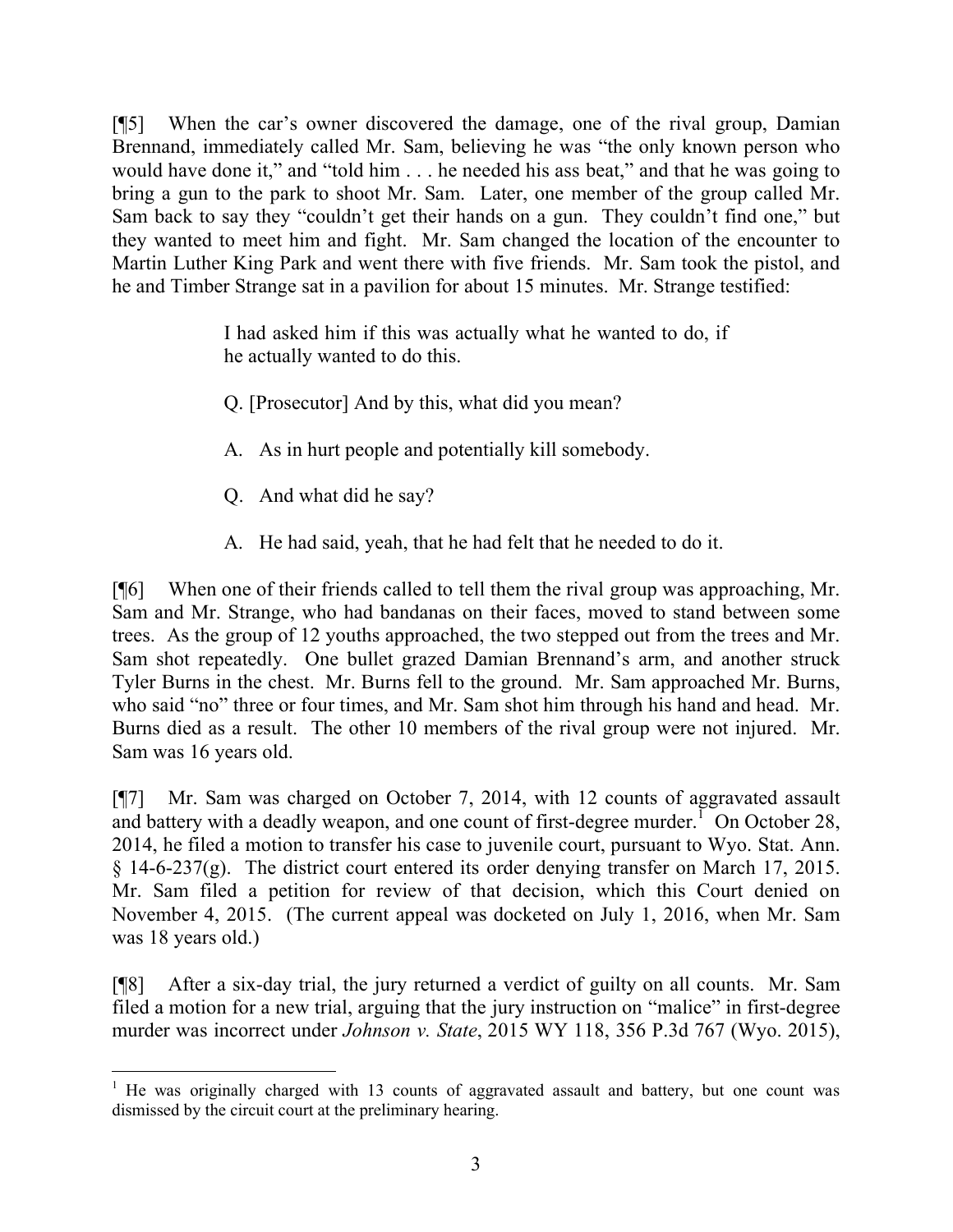which was published after the Sam trial. In addition, at the district court's request, the parties briefed the question of whether it was necessary to define "'attempt' as it may apply to the various counts of Aggravated Assault and Battery." After a hearing on the two issues, the district court denied the new trial motion.

[¶9] Mr. Sam was sentenced to life for the first-degree murder charge. He could be eligible for parole after 25 years on that sentence because he was under 18 at the time of the crime. Wyo. Stat. Ann. § 6-10-301(c) (LexisNexis 2017). He was sentenced to 9 to 10 years on each of the aggravated assault charges, which the district court bunched into three concurrent terms to be served consecutively—the sentence is life  $+$  9-10 x 3, or, without counting good time, parole eligibility for Mr. Sam in 52 years  $(25 + 27)$ , when he would be 70 years old.

# *DISCUSSION*

## *I. The district court did not abuse its discretion when it denied the motion to transfer proceedings to juvenile court*

[¶10] The State has the burden of persuasion in transfer motions, *JB v. State*, 2013 WY 85, ¶ 10, 305 P.3d 1137, 1141 (Wyo. 2013), and we review such decisions for an abuse of discretion. *Hansen v. State*, 904 P.2d 811, 824 (Wyo. 1995). The district court conducted a three-day transfer hearing, and issued a comprehensive Order Denying Motion to Transfer Proceedings to Juvenile Court, in which it analyzed the statutory factors to be considered by the judge in deciding whether a child should be tried in juvenile court or district court. They are:

> (i) The seriousness of the alleged offense to the community and whether the protection of the community required waiver;

> (ii) Whether the alleged offense was committed in an aggressive, violent, premeditated or willful manner;

> (iii) Whether the alleged offense was against persons or against property, greater weight being given to offenses against persons especially if personal injury resulted;

> (iv) The desirability of trial and disposition of the entire offense in one (1) court when the juvenile's associates in the alleged offense are adults who will be charged with a crime;

> (v) The sophistication and maturity of the juvenile as determined by consideration of his home, environmental situation, emotional attitude and pattern of living;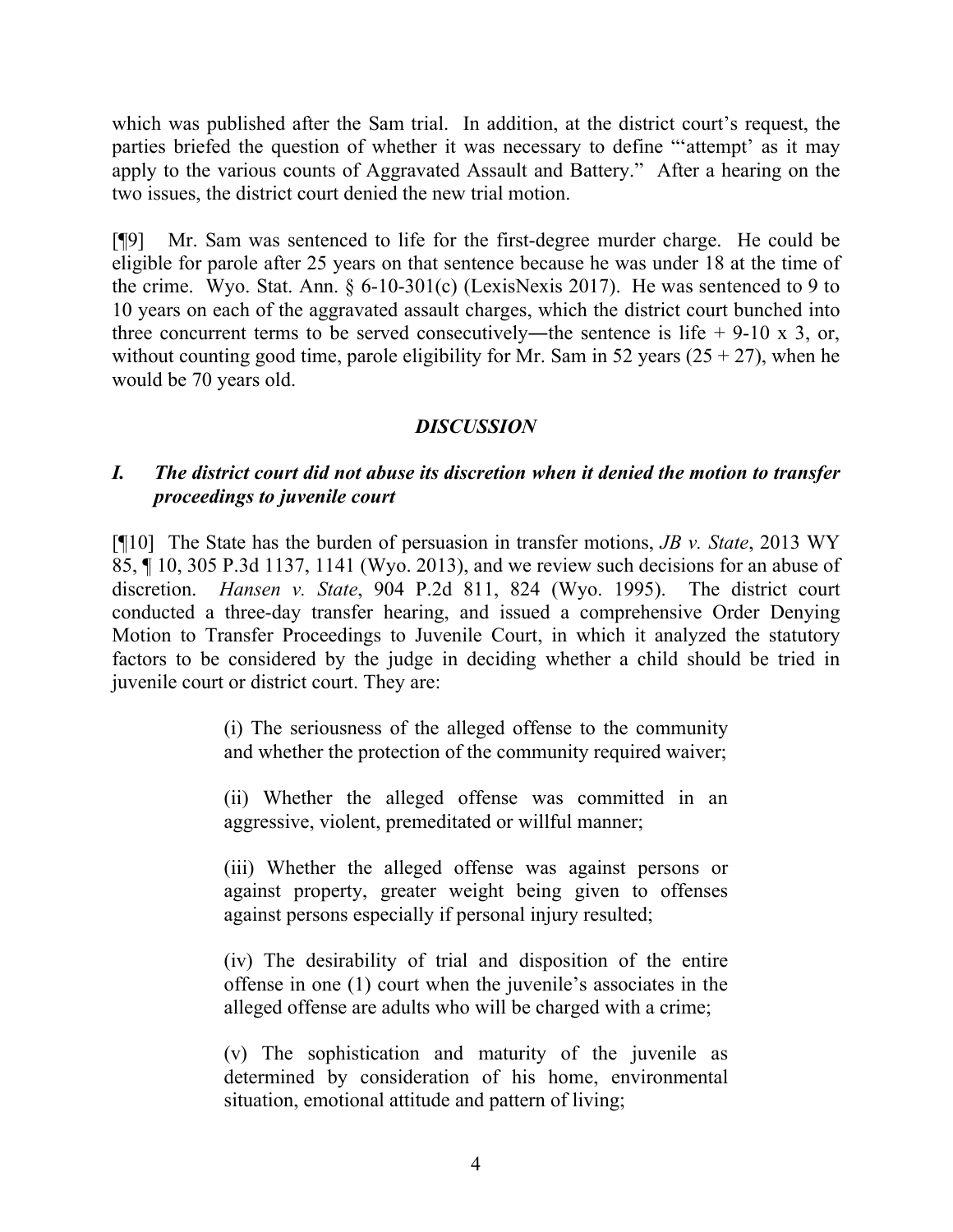(vi) The record and previous history of the juvenile, including previous contacts with the law enforcement agencies, juvenile courts and other jurisdictions, prior periods of probation to this court, or prior commitments to juvenile institutions;

(vii) The prospects for adequate protection of the public and the likelihood of reasonable rehabilitation of the juvenile (if he is found to have committed the alleged offense) by the use of procedures, services and facilities currently available to the juvenile court.

Wyo. Stat. Ann. § 14-6-237(b) (LexisNexis 2017).

[¶11] Mr. Sam challenges the decision to deny the transfer motion on three grounds: he contends that his confrontation rights were violated when a police detective was permitted to testify about the allegations against Mr. Sam based on what he had been told by witnesses; he contends that the district court was mistaken about the duration of facilities available to juveniles; and he argues that the district court ignored "uncontested" evidence that he presented a good likelihood of rehabilitation. We find that the district court correctly interpreted the statutes governing juvenile proceedings, and did not abuse its discretion.

# **A. Mr. Sam's statutory right to cross-examine adverse witnesses was not violated**

[¶12] Mr. Sam argues that the district court violated Wyoming statutes and the confrontation clauses of the Wyoming and United States constitutions when it admitted statements of witnesses through the State's lead investigator, Detective Harper. Detective Harper testified regarding the nature of the allegations against Mr. Sam, based largely on interviews with Mr. Sam and other witnesses and the reports of other law enforcement officers.

[¶13] Neither the confrontation clause nor the rules of evidence apply to juvenile transfer hearings. The confrontation clauses of the United States and Wyoming constitutions specifically refer to "criminal prosecutions." U.S. Const. amend. VI; Wyo. Const. art. 1, § 10. Juvenile proceedings are civil matters not criminal prosecutions. *See Kent v. United States*, 383 U.S. 541, 554 (1966); *Brown v. State*, 2017 WY 45, ¶ 22, 393 P.3d 1265, 1274 (Wyo. 2017). Further, the Wyoming Rules of Evidence do not apply to juvenile proceedings other than adjudicatory hearings. W.R.E. 1101(b)(3). Juvenile transfer hearings are not adjudicatory hearings, but determine which court is proper for the prosecution of the matter. Wyo. Stat. Ann. § 14-6-237(a) (LexisNexis 2017). As one court explained,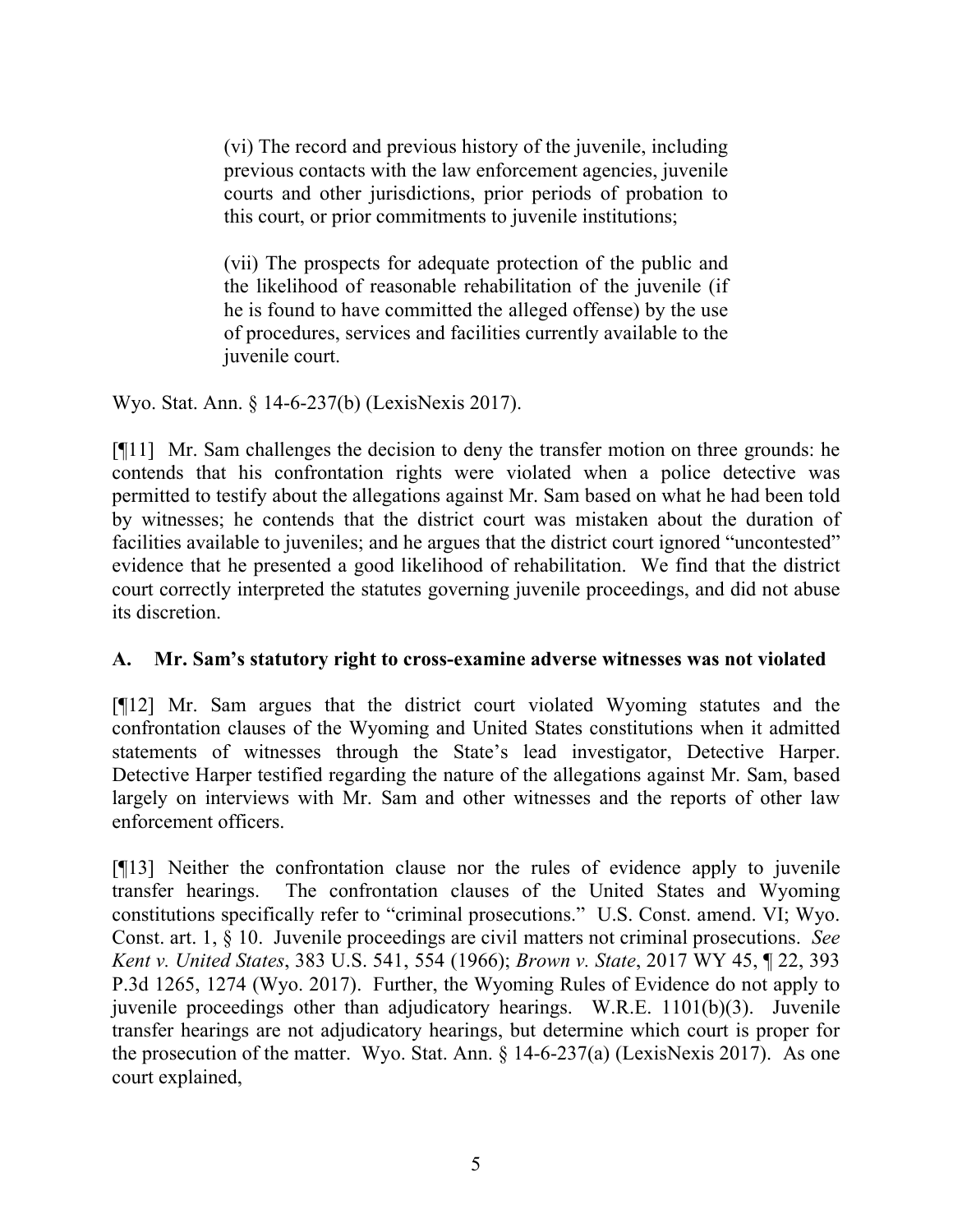[the] constitutional guarantees arising from the question of admissibility of evidence at a trial on the merits do not apply to a preliminary jurisdictional hearing which simply determines whether the accused is to be tried in one court or another. Such a hearing is a preliminary proceeding to determine the propriety of transfer under the statutory criteria. . . . Since the result of a preliminary judicial proceeding as involved herein does not adjudicate the guilt of the accused, the type of permissible evidential material used by the court in reaching its conclusion is not circumscribed by the limited evidential rules applied at trial.

*In Interest of B.T.*, 367 A.2d 887, 889 (N.J. Super. Ct. App. Div. 1976); *see also State v. Woinarowicz*, 720 N.W.2d 635, 641 (N.D. 2006).

[¶14] The right to cross-examine witnesses at a juvenile transfer hearing is, however, a statutory right conferred by the Wyoming legislature. Wyo. Stat. Ann. § 14-6-223(b)(ii) (LexisNexis 2017). The Juvenile Justice Act provision governing transfer hearings states that transfer hearings "shall be conducted in conformity with W.S. 14-6-222 through 14- 6-224 except there shall be no jury." Wyo. Stat. Ann. § 14-6-237(a). Wyo. Stat. Ann.  $§$  14-6-223(b)(ii) provides that a "party to any proceeding under this act is entitled to ... [c]onfront and cross-examine adverse witnesses." Thus, the question we must answer is whether the district court's admission of Detective Harper's testimony regarding the nature of the allegations against Mr. Sam violated Mr. Sam's statutory right to confront and cross-examine witnesses.

> Statutory interpretation is a question of law which we review *de novo. Crain v. State*, 2009 WY 128, ¶ 8, 218 P.3d 934, 938 (Wyo. 2009). The plain, ordinary, and usual meaning of words used in a statute controls in the absence of clear statutory provisions to the contrary. *Id.* Where there is plain, unambiguous language used in a statute there is no room for construction, and a court may not look for and impose another meaning. *Id.* Where legislative intent is discernible a court should give effect to the "most likely, most reasonable, interpretation of the statute, given its design and purpose." *Rodriguez v. Casey*, 2002 WY 111, ¶ 20, 50 P.3d 323, 329 (Wyo. 2002).

*Adekale v. State*, 2015 WY 30, ¶ 12, 344 P.3d 761, 765 (Wyo. 2015).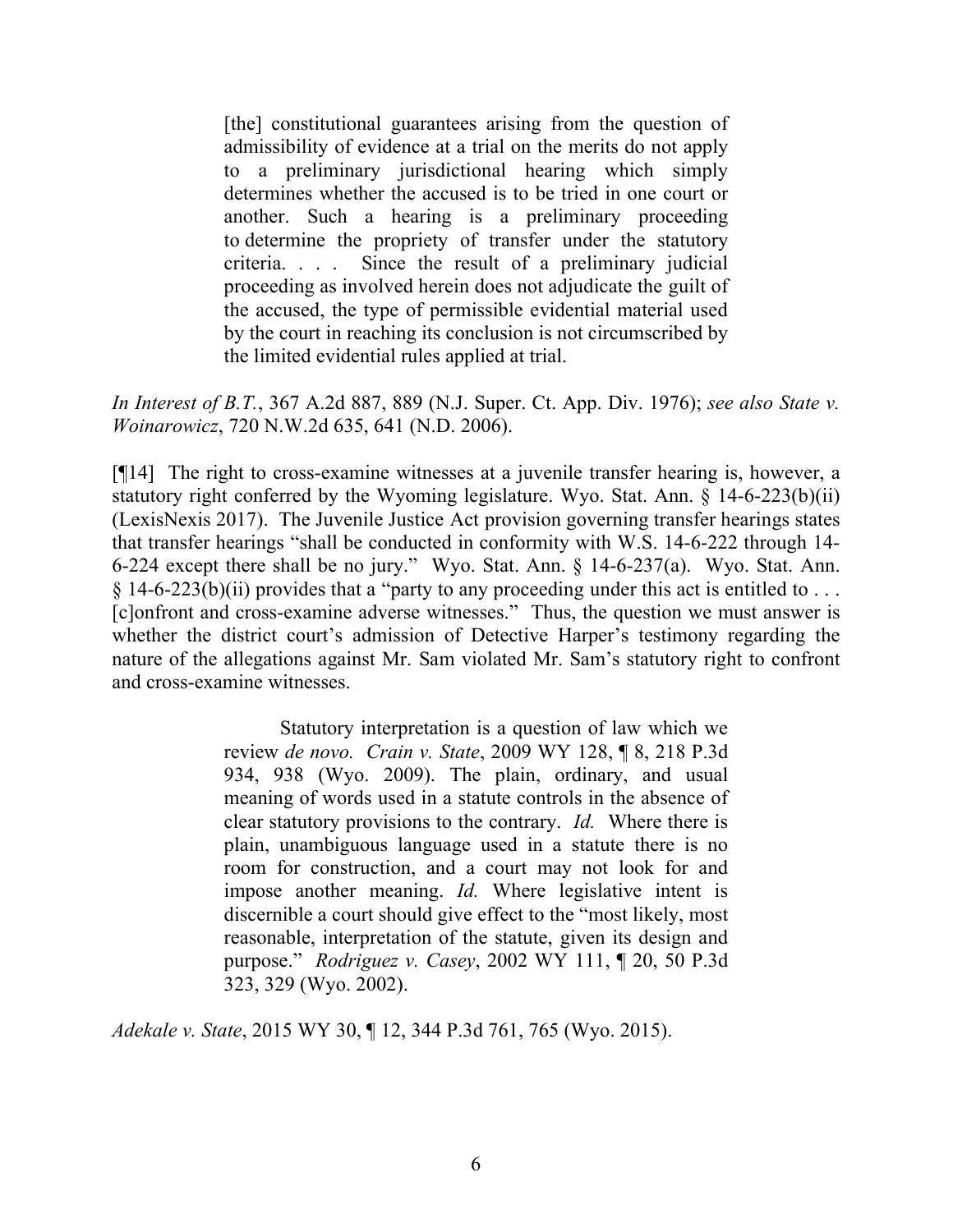[¶15] The State urges us to adopt a rule limiting this statutory right to confront witnesses at a juvenile transfer hearing to only those witnesses who appear at the hearing. We decline to do so. In most cases, the right to confront and cross-examine only the witness recounting the information of another person would serve little purpose. We will, however, look to the intent of the statute and its application in the context of juvenile transfer hearings. "[I]t is one of the surest indexes of a mature and developed jurisprudence . . . to remember that the statutes always have some purpose or object to accomplish, whose sympathetic and imaginative discovery is the surest guide to their meaning." *Adekale*, 2015 WY 30, ¶ 13, 344 P.3d at 765 (citations omitted).

[¶16] Detective Harper's testimony went to the first three factors, which concern the nature of the "alleged offense." Wyo. Stat. Ann. § 14-6-237(b)(i-iii). When it weighs the factors for transfer, the district court makes no determination of the truth of the alleged offenses; that is of course to be determined by a jury after a trial. Probable cause had already been determined at the preliminary hearing and is not a consideration at a transfer hearing. *See* Wyo. Stat. Ann. § 14-6-237(b). Courts have held that when a finding of probable cause to believe the defendant committed the crime is not required in a transfer hearing, the determination of whether to transfer a juvenile to adult court may be based upon hearsay and "need not be tested by cross-examination and confrontation." *Wolf v. State*, 583 P.2d 1011, 1015 (Idaho 1978); *see also State v. Limoz*, 112 P.3d 745, 752 (Haw. Ct. App. 2005). A majority of jurisdictions, where probable cause that the juvenile committed the crime must be established during transfer hearings, allow hearsay testimony to establish probable cause. $2$ 

[¶17] The purpose of cross-examination is to test "the believability of a witness and the truth of his testimony." *Davis v. Alaska*, 415 U.S. 308, 316, 94 S.Ct. 1105, 1110, 39 L.Ed.2d 347 (1974). Because in a transfer hearing the district court only weighs the nature of the *alleged* offenses, and makes no determination of their truthfulness, crossexamination of those interviewed by a detective testifying regarding the nature of the charges has little "purpose or object to accomplish." Mr. Sam had the opportunity to confront and cross-examine Detective Harper regarding the nature of the allegations against him, and for purposes of the transfer hearing, the underlying witnesses were not "adverse witnesses." There was no need to evaluate the truth of the testimony of the

<sup>2</sup> *Compare In re T.F.*, 671 S.E.2d 887, 890 (Ga. Ct. App. 2008) (hearsay evidence is admissible to prove probable cause in transfer hearing); *M.B.M. v. State*, 848 So.2d 283, 286 (Ala. Crim. App. 2002) (hearsay is admissible to show probable cause, but cannot be sole basis for finding probable cause); *In re D.O.*, 840 N.W.2d 641, 648-49 (N.D. 2013) (despite statute providing the right to cross-examine in transfer hearings and requirement that there are "reasonable grounds . . . to believe that" the juvenile "committed" the delinquent act," a detective's testimony regarding statements others made during his investigation is admissible during a transfer hearing) *with Matter of Darcy S.*, 936 P.2d 888, 892 (N.M. Ct. App. 1997) (probable cause finding cannot be based upon hearsay); *A.D. v. State*, 668 P.2d 840, 841 (Alaska Ct. App. 1983) (same); *see also Applicability of rules of evidence to juvenile transfer, waiver, or certification hearings*, 37 A.L.R.5th 703, § 3 (1996 & Cum. Supp.) (citing cases).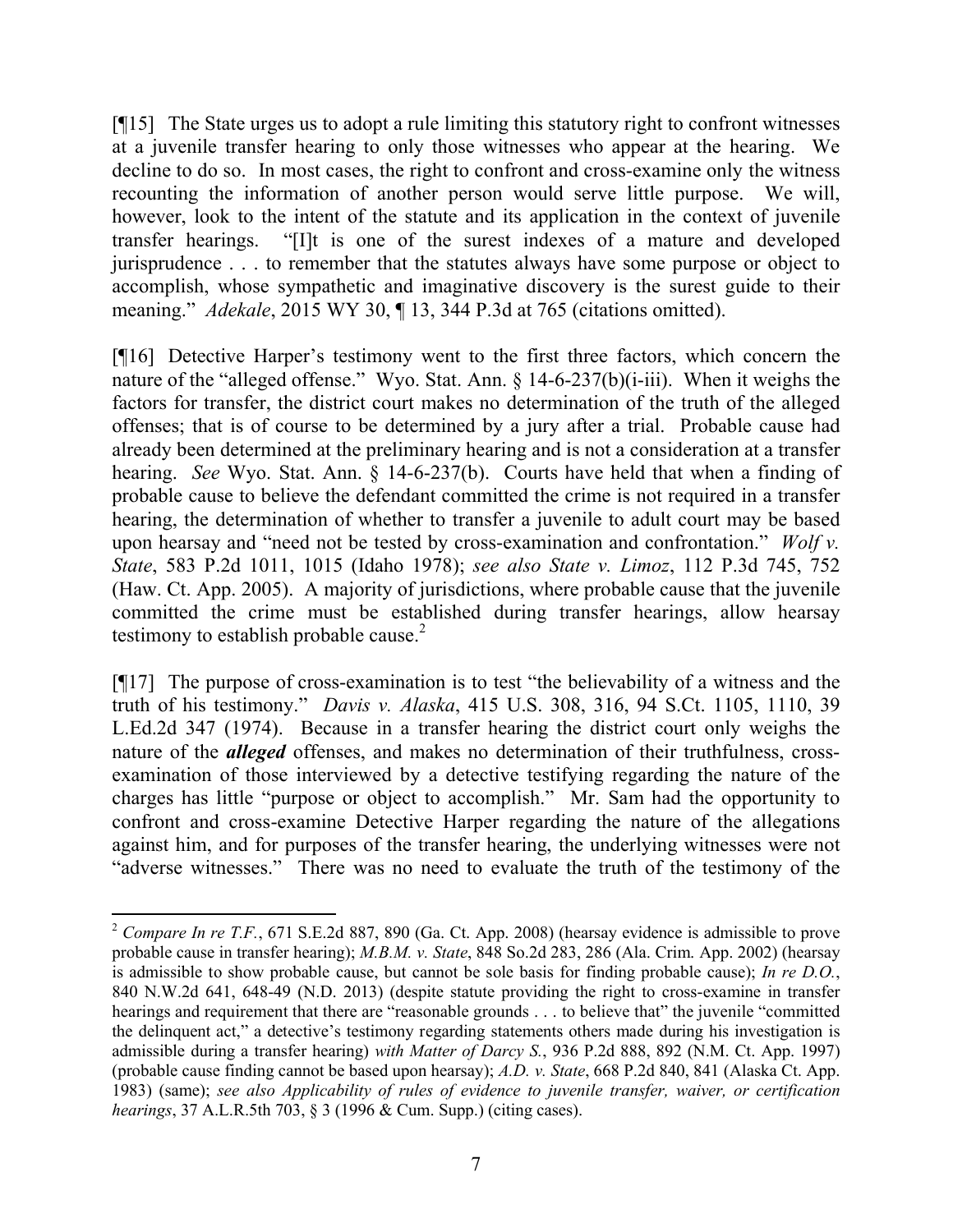underlying witnesses, and therefore no need to cross-examine them. Mr. Sam's statutory right to confront and cross-examine adverse witnesses was not violated when the district court allowed Detective Harper to testify regarding the allegations against Mr. Sam.

## **B. The district court did not abuse its discretion when it assessed the rehabilitative facilities available to a juvenile**

[¶18] The district court's order accurately summarized the testimony of Dr. Wachtel, the forensic psychologist who testified that there was a "good likelihood" that Mr. Sam could be rehabilitated by his 21st birthday if he received appropriate services. The order also accurately summarized the testimony of Gary Gilmore, Superintendent of the Wyoming Boys' School, who testified that, although therapeutic and habilitative services would be available until a juvenile's 21st birthday, the Wyoming Boys' School could discharge a juvenile at its discretion at any time, and that the average stay for a juvenile in the school's violent offender program is 8 to 12 months. Mr. Sam takes issue with the conclusion of the district court that "There is no reason to believe that the Wyoming Boys' School, as good as it is, will succeed in a year or less to rehabilitate the Defendant, whose 'nature is avoidance,' according to Dr. Wachtel, and who has rebuffed 'a lot of attempts' to assist the Defendant in turning his life around." He suggests that this statement evidences the district court's misunderstanding of the jurisdictional limits of the juvenile court and consequent failure to consider available resources. Our reading of the entire order reveals that the district court understood very well the jurisdictional limits of the juvenile court and properly considered the resources available; weighing all the factors, the district court found that it was unwilling to risk the possibility that Mr. Sam could be released within a year if he were tried as a juvenile.<sup>3</sup> The district court did not abuse its discretion in reaching that conclusion.

## **C. The district court did not abuse its discretion when it weighed the likelihood of reasonable rehabilitation**

[¶19] Mr. Sam contends that he presented uncontested evidence that he was reasonably likely to be rehabilitated, and, furthermore, he argues that factor should outweigh the other six factors in Wyo. Stat. Ann. § 14-6-237(b). We find no support for the argument that any one of the seven factors should outweigh the others. Indeed, this Court has said that "Undue weight should not be given to any single factor." *JB*, 2013 WY 85, ¶ 16, 305 P.3d at 1142.

<sup>&</sup>lt;sup>3</sup> We recognize that the issue of the time remaining for the juvenile system's therapeutic and rehabilitative services to be effective could become critical in the event of remand after appeal, which may be a factor in favor of granting immediate review of juvenile transfer decisions.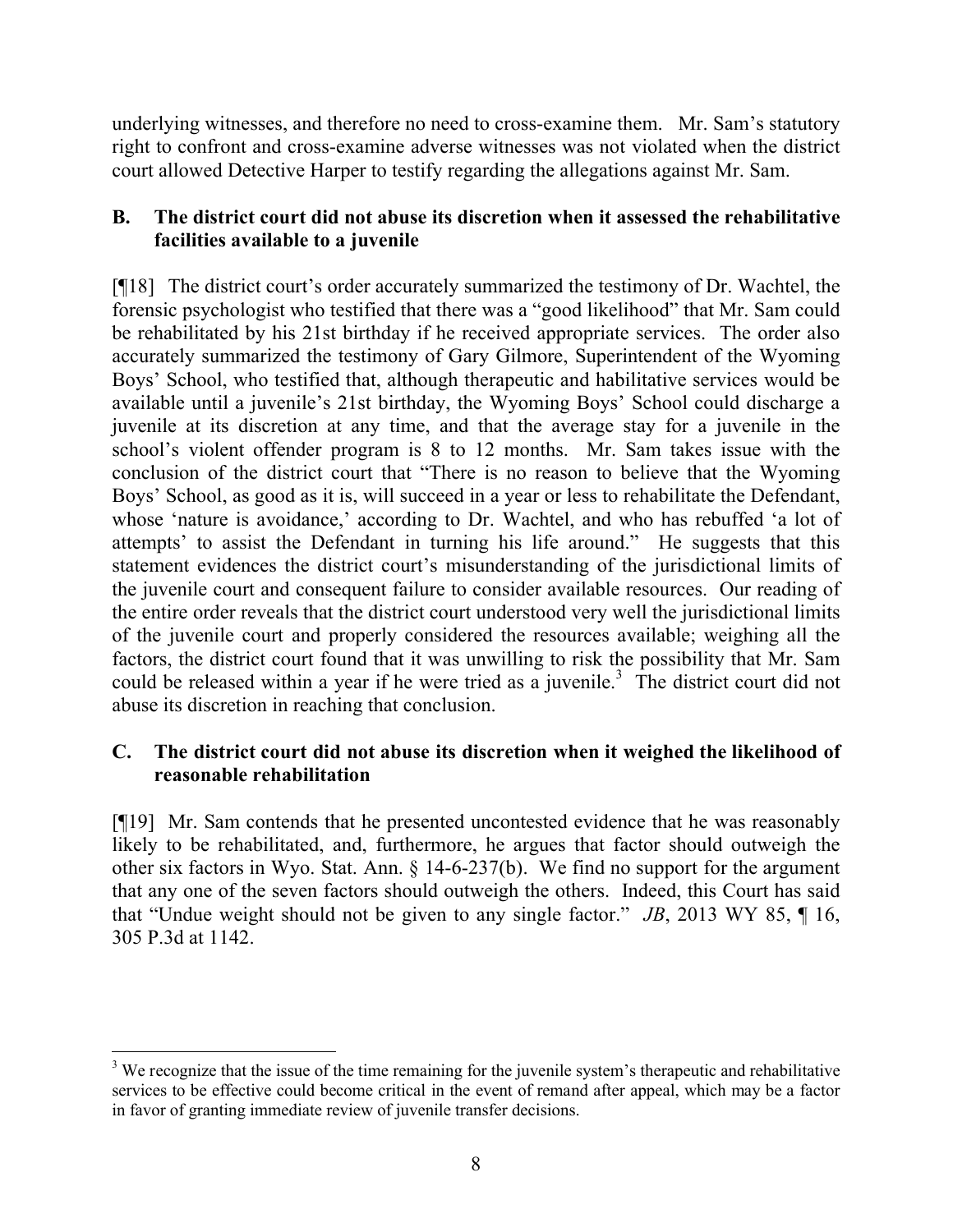[¶20] Dr. Berry, who had counseled Mr. Sam in the past, did not opine regarding the likelihood of Mr. Sam's rehabilitation, but did express his belief that it was more likely to succeed in the juvenile justice environment than in the prison system. Dr. Wachtel, the forensic psychologist, said that there was a "good likelihood" he could be rehabilitated, but, as the district court noted, he also testified that:

> [Not] all juveniles can be rehabilitated, and that the age of the offender, the severity of the offender's actions, the offender's willingness to accept treatment and medications, and the offender's underlying mental health conditions all play a role in the offender's chance of successfully rehabilitating.

Unfortunately, there is a great deal of evidence regarding these factors that does not weigh in favor of predicting rehabilitation. Rebecca Campbell, a social worker/counselor for Laramie County School District No. 1, testified that while she worked with him, "he was very angry most of the time;" "he wasn't really open to counseling;" "he really had trouble with authority;" and he showed "continued disrespect." Mike Webster, the school resource officer at Central High School, testified regarding his several interactions with Mr. Sam, usually arising from violence on Mr. Sam's part. Kristen Siegal, assistant principal at Central High School, testified regarding Mr. Sam's fighting, name calling, and not wanting to follow the rules, and her recommendation that he be expelled. Mr. Sam's aggressive behavior continued after he was arrested. While in detention, he verbally threatened deputies, threatened to "stab somebody," and threatened and attempted to attack other juveniles. The district court considered this "long history of aggression, defiance and explosive outbursts," along with the fact that Mr. Sam "has generally refused to take his medication," and did not abuse its discretion when it found "no reasonable likelihood of rehabilitation for Mr. Sam within the juvenile court system, nor prospects for adequate protection of the public."

# *II. Did the district court improperly instruct the jury?*

[¶21] Mr. Sam raises a number of issues regarding the instructions provided to the jury. We find some instructional errors; however, they were not prejudicial either individually or cumulatively.

# **A. Failure to remove Instruction No. 4**

[¶22] Mr. Sam first argues that the district court erred when it failed to remove an instruction containing an error from the official jury instruction packet. Our review is for plain error because Mr. Sam did not object below. *Blevins v. State*, 2017 WY 43, ¶ 25, 393 P.3d 1249, 1255 (Wyo. 2017).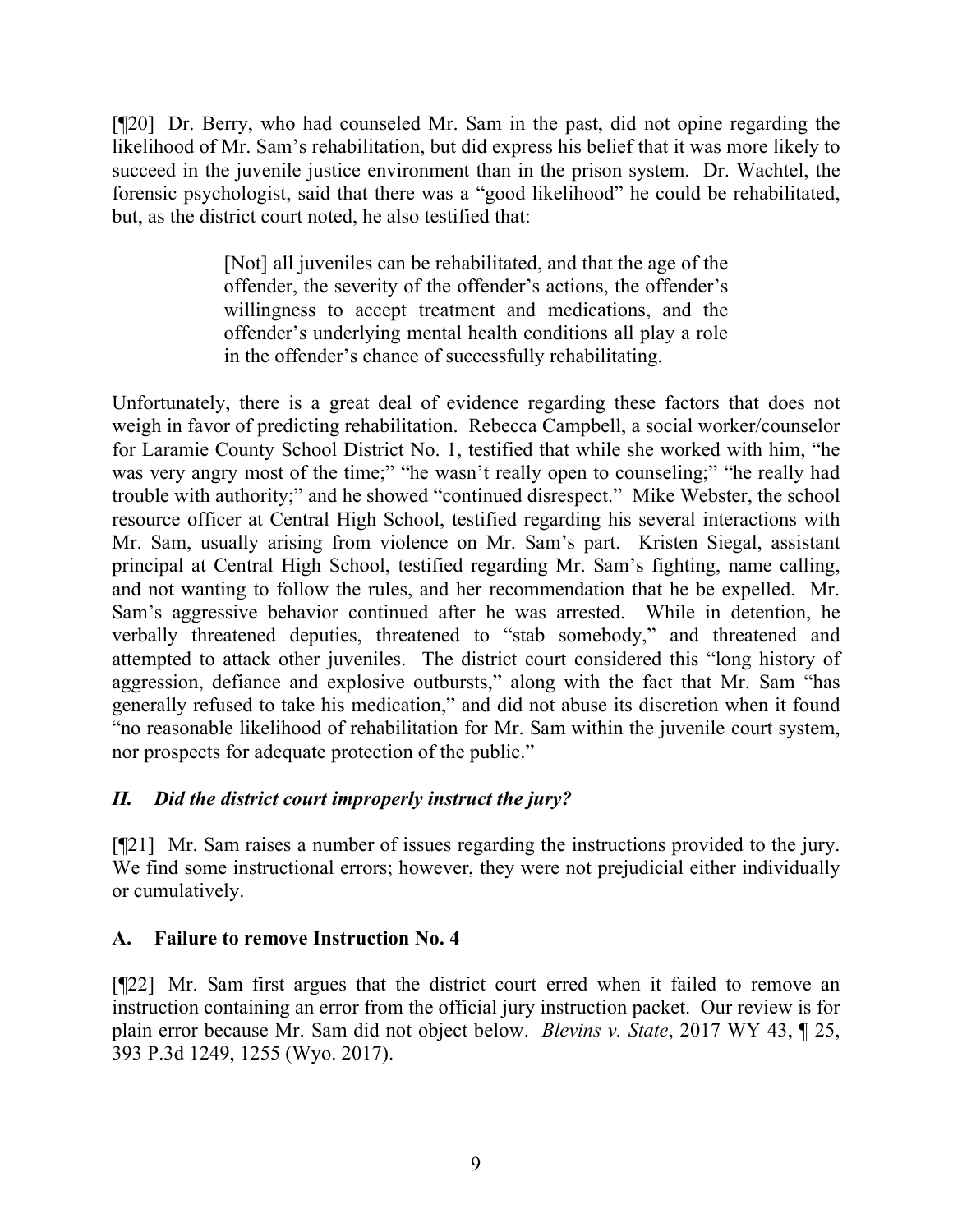[¶23] On the second day of trial, prior to opening statements, the district court read initial instructions to the jury, including Instruction No. 4. It stated that "The elements of the crime of Aggravated Assault and Battery are the same as to each of the victims," and they include that the defendant "intentionally cause[d] or knowingly caused . . . [b]odily injury to the named victim."

[¶24] Because 10 of the 12 counts of aggravated assault alleged that Mr. Sam had attempted to cause bodily injury, not that he caused bodily injury, the State objected and pointed out that the instruction was wrong, and should have contained "caused or attempted to cause" language to correspond with the charges. Mr. Sam's attorney agreed with the objection. The district court then indicated that it would correct the instruction and that it would give an individual instruction corresponding with each count. Mr. Sam's counsel agreed to that approach. The entire exchange occurred in front of the jury. At the instruction conference, the district court again addressed Instruction No. 4 and the parties again agreed with the court's proposed course of action. When the final instructions were read to the jury, the court noted that the original Instruction No. 4 contained an error and that it had deliberately been removed from the jurors' notebooks.

[¶25] Mr. Sam agrees that the removal of Instruction No. 4 was proper, but argues that the district court erred when it left Instruction No. 4 in the official jury instruction packet as it appears in the record. He claims that this "contributed to the general level of confusion, contradiction and incorrectness of the jury instructions as a whole."

[¶26] We find that the district court's failure to remove Instruction No. 4 from the official packet did not violate an unequivocal rule of law and did not prejudice Mr. Sam. The jurors received their own correct set of instructions, omitting Instruction No. 4, and they heard the court's explanation of the error, so the risk of jury confusion was minimal. We presume that the jury follows the instructions given to them. *Harlow v. State*, 2003 WY 47,  $\P$  56, 70 P.3d 179, 199 (Wyo. 2003). The district court's decision to leave the original Instruction No. 4 in the official court copy of the instructions served the purpose of preserving the record. The district court's failure to remove Instruction No. 4 from the official instruction packet was not plain error.

# **B. Failure to define "attempt"**

[¶27] As explained in the preceding section, 10 of the 12 aggravated assault counts alleged attempt to cause bodily injury. While the jury was instructed that an attempt to cause bodily injury is an element of attempted aggravated assault, the district court did not define attempt. Mr. Sam now contends that such a definition should have been provided to the jury. No instruction defining attempt was proposed and no objection regarding the definition of attempt was raised during trial.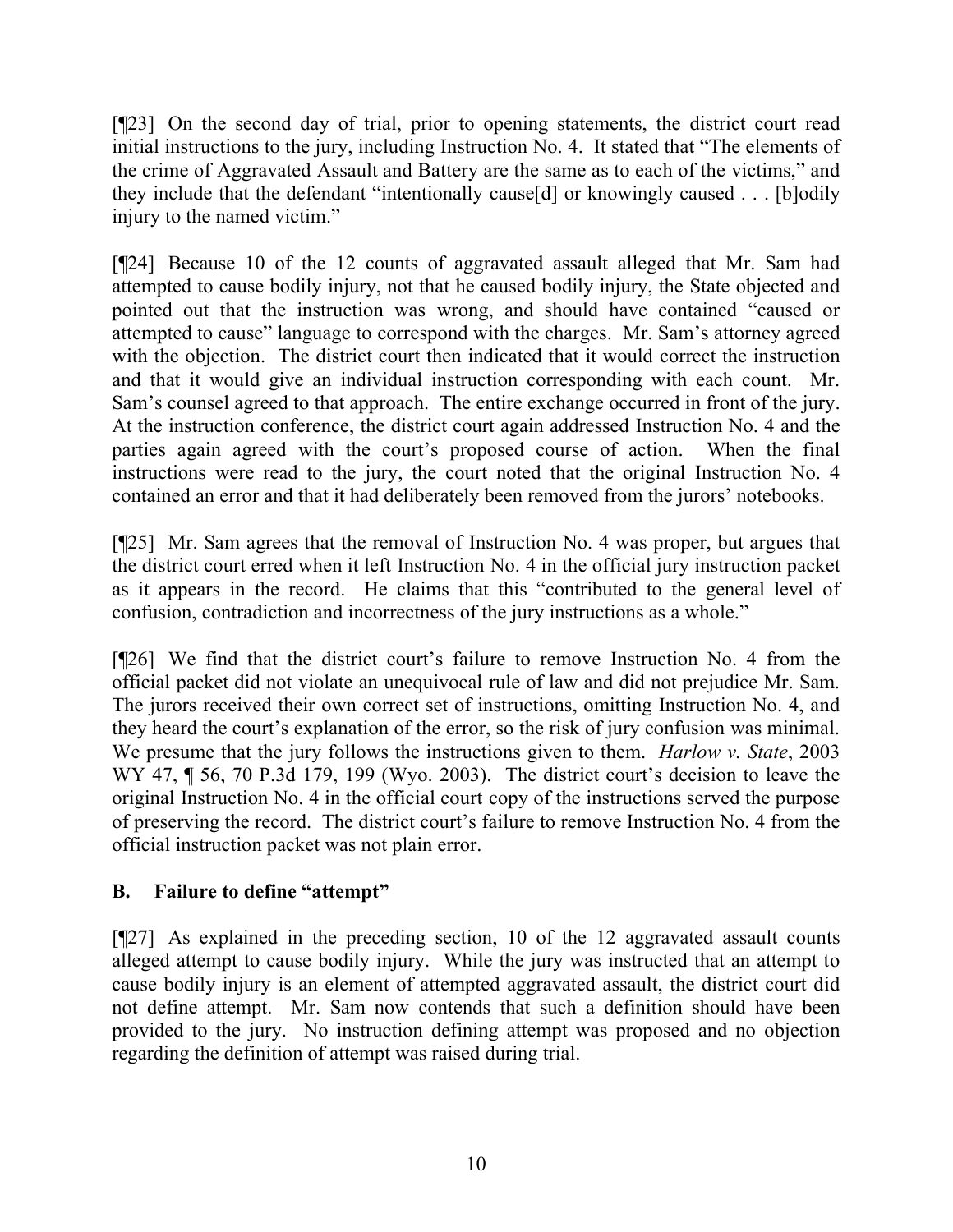[¶28] Mr. Sam asserts that our review is for plain error, and normally, when no objection is made at trial, our review is for plain error. *Mendoza v. State*, 2013 WY 55, ¶ 15, 300 P.3d 487, 491 (Wyo. 2013). The State contends that our review must be for abuse of discretion because the issue was raised in a motion for new trial, at the district court's request. The district court heard arguments on the issue at the hearing and determined that no error occurred. We generally review the district court's decision on a motion for a new trial for abuse of discretion. *Garza v. State*, 2010 WY 64, ¶ 10, 231 P.3d 884, 888 (Wyo. 2010) (review of denial of motion for new trial is for abuse of discretion); *Lawson v. State*, 2010 WY 145, ¶ 19, 242 P.3d 993, 1000 (Wyo. 2010). In "addition to the standard of review for a ruling on a motion for new trial, we must apply the standard of review applicable to the claimed underlying error." *Mendoza*, 2013 WY 55, ¶ 9, 300 P.3d at 489 (citing *Hicks v. State*, 2008 WY 83, ¶ 30, 187 P.3d 877, 883 (Wyo. 2008) (acknowledging abuse of discretion standard for reviewing order on a motion for a new trial while applying de novo standard to claim of constitutional error in suppressing exculpatory evidence)). We therefore review for plain error.

[¶29] The definition of attempt was not provided in the jury instructions, thus the first prong of plain error is satisfied. We turn to the second prong and determine that no clear and unequivocal rule of law requires a definition of attempt in this case. *See Snow v. State*, 2009 WY 117, ¶ 13, 216 P.3d 505, 509 (Wyo. 2009) (setting forth elements of plain error). Mr. Sam was charged with violating Wyo. Stat. Ann.  $\S$  6-2-502(a)(ii) (LexisNexis 2017), which provides "[a] person is guilty of aggravated assault and battery if he . . . [a]ttempts to cause, or intentionally or knowingly causes bodily injury to another with a deadly weapon.<sup>[1]</sup> Mr. Sam argues that the general attempt statute definition of attempt should have been given to the jury. It states:

(a) A person is guilty of an attempt to commit a crime if:

(i) With the intent to commit the crime, he does any act which is a substantial step towards commission of the crime. A "substantial step" is conduct which is strongly corroborative of the firmness of the person's intention to complete the commission of the crime; or

(ii) He intentionally engages in conduct which would constitute the crime had the attendant circumstances been as the person believes them to be.

Wyo. Stat. Ann. § 6-1-301(a)(i) & (ii) (LexisNexis 2017).

[¶30] In *Cecil v. State*, 2015 WY 158, ¶ 12, 364 P.3d 1086, 1090 (Wyo. 2015), we considered whether the general attempt statute applied to aggravated assault charged under Wyo. Stat. Ann.  $\frac{6}{2}$ -502(a)(i), a different aggravated assault provision than the one at issue here. We held that because the legislature had specifically made an "attempt to cause serious bodily injury" a crime under  $\S$  6-2-502(a)(i), the general attempt statute,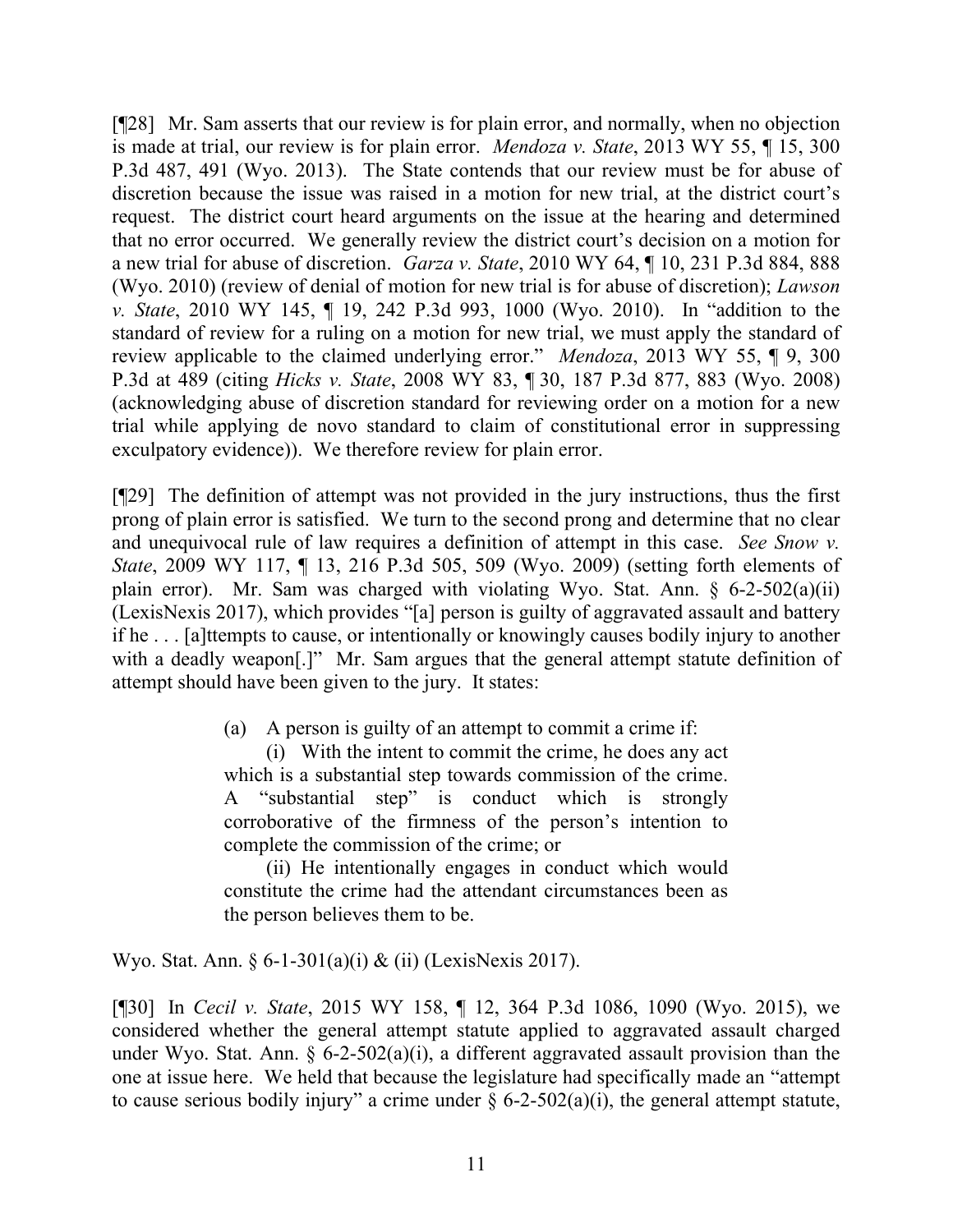Wyo. Stat. Ann. § 6-1-301, did not apply and thus no attempt definition was necessary. *Cecil*, 2015 WY 158, ¶ 12, 364 P.3d at 1090. We explained, "[T]he general attempt statute is operative when applied to statutes where the legislature has not already spoken; and where the legislature has enacted a special statute making the attempt a crime, the special statute will prevail." *Id*. at ¶ 11, 364 P.3d at 1090 (citation omitted).

[¶31] The same analysis applies to aggravated assault charged under Wyo. Stat. Ann. § 6-2-502(a)(ii). Because the crime of aggravated assault under § 6-2-502(a)(ii) prohibits "[a]ttempts to cause . . . bodily injury to another," the general attempt statute is inapplicable to the crimes charged. "A court need not give an instruction defining a term unless it has a technical legal meaning so different from its ordinary meaning that the jury, without further explanation, would misunderstand its import in relation to the factual circumstances." *Butz v. State*, 2007 WY 152, ¶ 19, 167 P.3d 650, 655 (Wyo. 2007) (citation omitted), *abrogated on other grounds by Granzer v. State*, 2008 WY 118, ¶¶18-19, 193 P.3d 266, 271-72 (Wyo. 2008). Because the technical legal meaning of "attempt" as set forth in Wyo. Stat. Ann.  $\S 6$ -1-301 is not applicable to  $\S 6$ -2-502(a)(ii), the district court properly omitted an instruction defining the term. *See Cecil*, 2015 WY 158, ¶ 14, 364 P.3d at 1090. Mr. Sam has failed to establish that either plain error or an abuse of discretion occurred when the district court failed to give a definition of attempt.

# **C. Definition of "malice"**

[¶32] Mr. Sam next contends that the jury instruction defining malice as it pertained to first-degree murder was erroneous. No objection was made to this instruction during the trial. However, this issue was the subject of Mr. Sam's motion for new trial, based upon *Johnson v. State*, 2015 WY 118, 356 P.3d 767 (Wyo. 2015), which was issued by this Court nine days after the jury returned its verdict in Mr. Sam's case. As we explained in the preceding section, we review the district court's decision on a motion for a new trial for abuse of discretion, *Lawson*, 2010 WY 145, ¶ 19, 242 P.3d at 1000, and we also "apply the standard of review applicable to the claimed underlying error." *Mendoza*, 2013 WY 55, ¶ 9, 300 P.3d at 489.

[¶33] In *Wilkerson v. State*, 2014 WY 136, 336 P.3d 1188 (Wyo. 2014), we addressed the proper definition of malice for second-degree murder. We recognized that our precedent did not provide an adequate distinction between second-degree murder and manslaughter and that to show the proper malicious intent for second-degree murder, the State must "show that the defendant acted recklessly under circumstances manifesting an extreme indifference to the value of human life." *Id*. at ¶ 27, 336 P.3d at 1200. We concluded that in the context of second-degree murder, a "jury must be instructed that 'malice' means that the act constituting the offense was done recklessly under circumstances manifesting an extreme indifference to the value of human life, *and* that the act was done without legal justification or excuse." *Id*. (emphasis in original).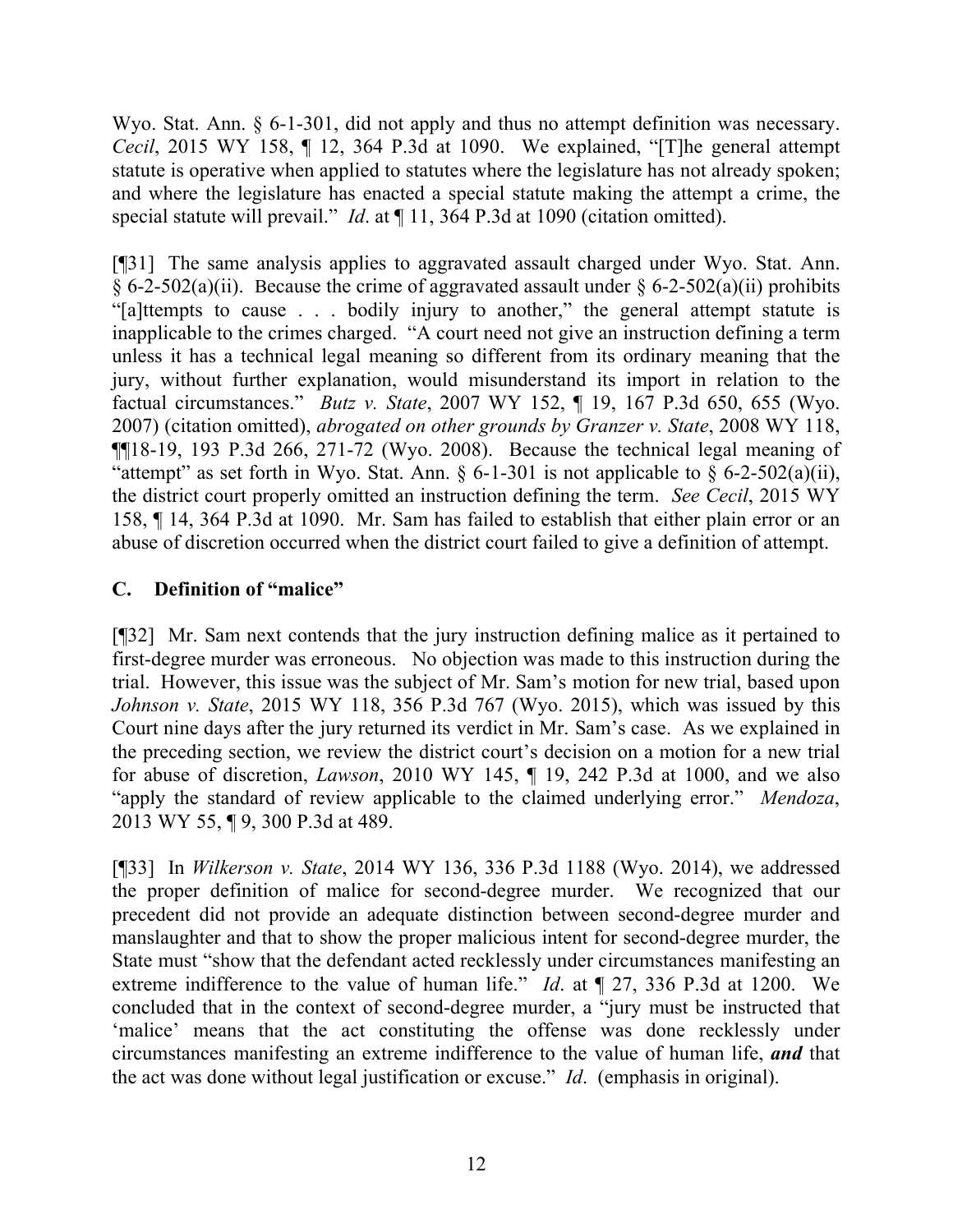[¶34] In *Johnson*, we addressed the question of whether the jury was properly instructed on the definition of malice as it related to Johnson's attempted first-degree murder charge. 2015 WY 118, ¶ 2, 356 P.3d at 769. The jury was instructed that in regard to attempted first-degree murder:

> The term "malice" means that the act(s) constituting the offense charged was/were done intentionally, without legal justification or excuse or that the act(s) was/were done in such a manner as to indicate hatred, ill will, or hostility towards another. "Maliciously" means acting in the state of mind in which an intentional act is done without legal justification or excuse. The term "maliciously" conveys the meaning of hatred, ill will, or hostility toward another.

*Id.* at  $\P$  14, 356 P.3d at 771. Johnson argued that this definition of malice was incorrect, contending that the definition of malice should have aligned with the recently reformulated definition of malice articulated in *Wilkerson*. *Johnson*, 2015 WY 118, ¶ 15, 356 P.3d at 771-72 (citing *Wilkerson*, 2014 WY 136, ¶ 27, 336 P.3d at 1200). We held that the *Wilkerson* malice definition was only applicable to cases of second-degree murder, and not to cases of first-degree murder, and that the malice instruction given was erroneous as it pertained to first-degree murder. *Johnson*, 2015 WY 118, ¶¶ 18-19, 356 P.3d at 772-73. To properly instruct in first-degree murder cases, the instructions must state "that 'malice' means the defendant acted intentionally without legal justification or excuse *and* with hatred, ill will or hostility." *Id*. at ¶ 19, 356 P.3d at 772 (emphasis in original).

[¶35] Here, Instruction No. 6 defined "premeditated malice:"

"Premeditated malice" means that the Defendant thought about and considered the idea of killing before the act which caused death was committed, and that the act which caused death was done with intent to kill and without legal justification or excuse.

The district court also provided the jury with the following definition of malice in Instruction No. 11:

> The term malice means that the act constituting the offense charged was done recklessly under circumstances manifesting an extreme indifference to the value of human life and without legal justification or excuse.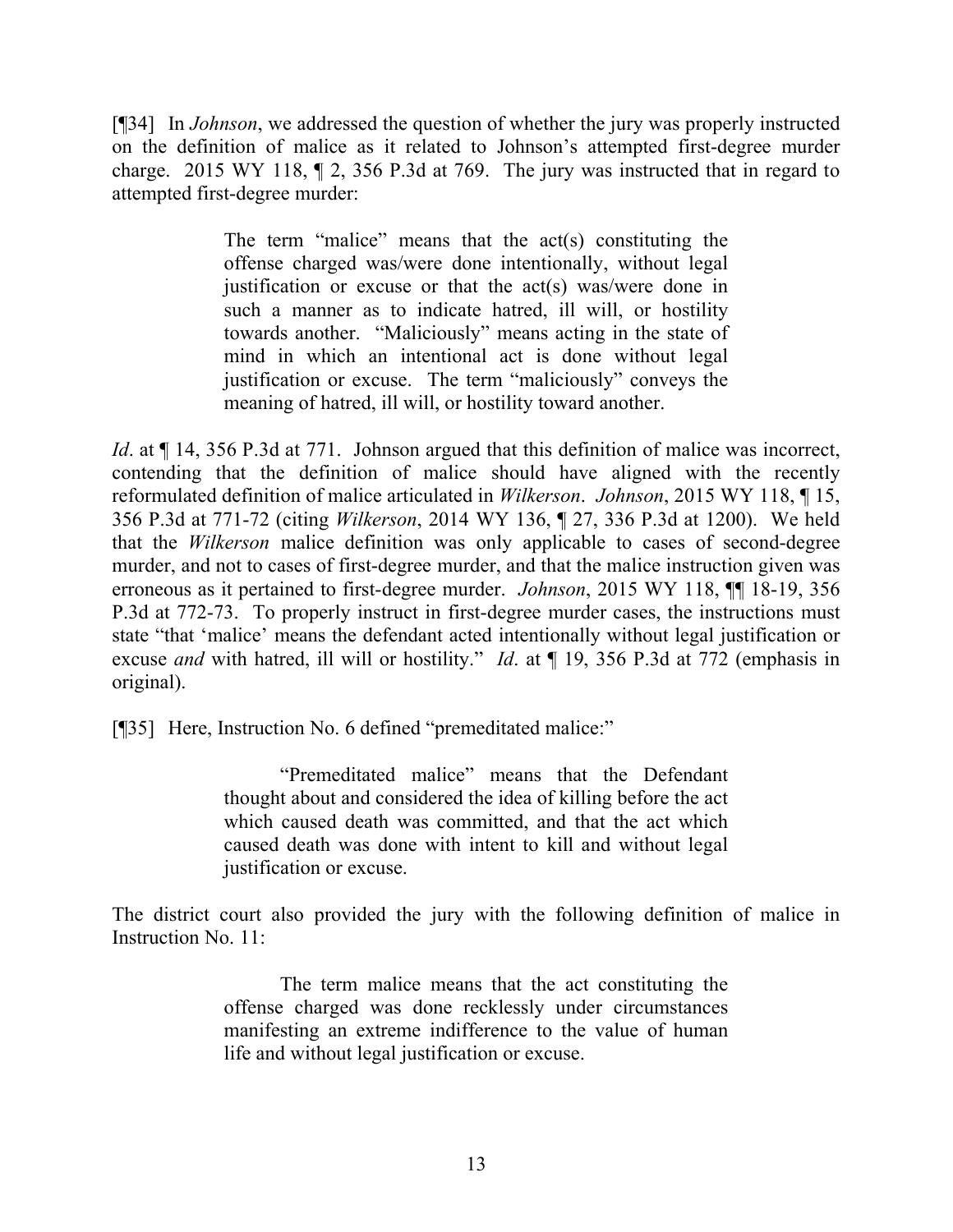[¶36] There is no dispute that Instruction No. 11 complied with *Wilkerson* and properly instructed the jury regarding malice required for second-degree murder, a lesser included offense, in Mr. Sam's case. However, the district court did not provide a proper instruction regarding malice required for first-degree murder. Instruction No. 6 did contain a definition of malice that included the requirement that the defendant act without legal justification or excuse, but it was not a correct statement of the law because it failed to include the requirement that Mr. Sam acted with "hatred, ill-will, or hostility." *Johnson*, 2015 WY 118, ¶ 19, 356 P.3d at 772; *see also Miller v. State*, 2015 WY 68, ¶ 8, 350 P.3d 264, 266 (Wyo. 2015) (incorrect malice instruction did not cause prejudice where facts support finding all elements of crime). The question is whether the error requires the reversal of Mr. Sam's conviction.

[¶37] In determining that a new trial was not warranted on the basis of the malice instruction, the district court concluded that the record contained evidence which "clearly supports" a finding that Mr. Sam acted with "hatred, ill will or hostility." After our review of all the evidence, we agree. Mr. Sam commented to his friend that he was going to kill someone, emerged from behind the trees and shot into the crowd, and after Tyler Burns fell to the ground, shot Mr. Burns in the head at close range. While Mr. Sam may not have known Mr. Burns, his ill will and hostility toward him are demonstrated by his actions―Mr. Sam looked an already injured Mr. Burns in the eye, ignored his pleas for life, and fired a bullet directly into his brain. This cannot be described as anything less than acting with hatred, ill will, or hostility. Mr. Sam was not prejudiced by the erroneous malice definition and cannot establish plain error. The district court did not abuse its discretion in failing to grant a new trial.

# **D. Definition of "recklessly"**

[¶38] Instruction No. 12 provided the following definition of "recklessly":

"Recklessly" is defined as the following conduct: A person acts recklessly when he consciously disregards a substantial and unjustifiable risk that the harm he is accused of causing will occur, and the harm results. The risk shall be of such nature and degree that disregarding it constitutes a gross deviation from the standard of conduct that a reasonable person would observe in the situation.

This instruction, which was proposed by Mr. Sam's attorney, comes from Wyo. Stat. Ann. § 6-1-104(a)(ix), which provides a general definition of "recklessly" for the criminal code. Mr. Sam argues that the district court erred when it used this definition instead of the definition discussed in *Wilkerson*, 2014 WY 136, 336 P.3d 1188.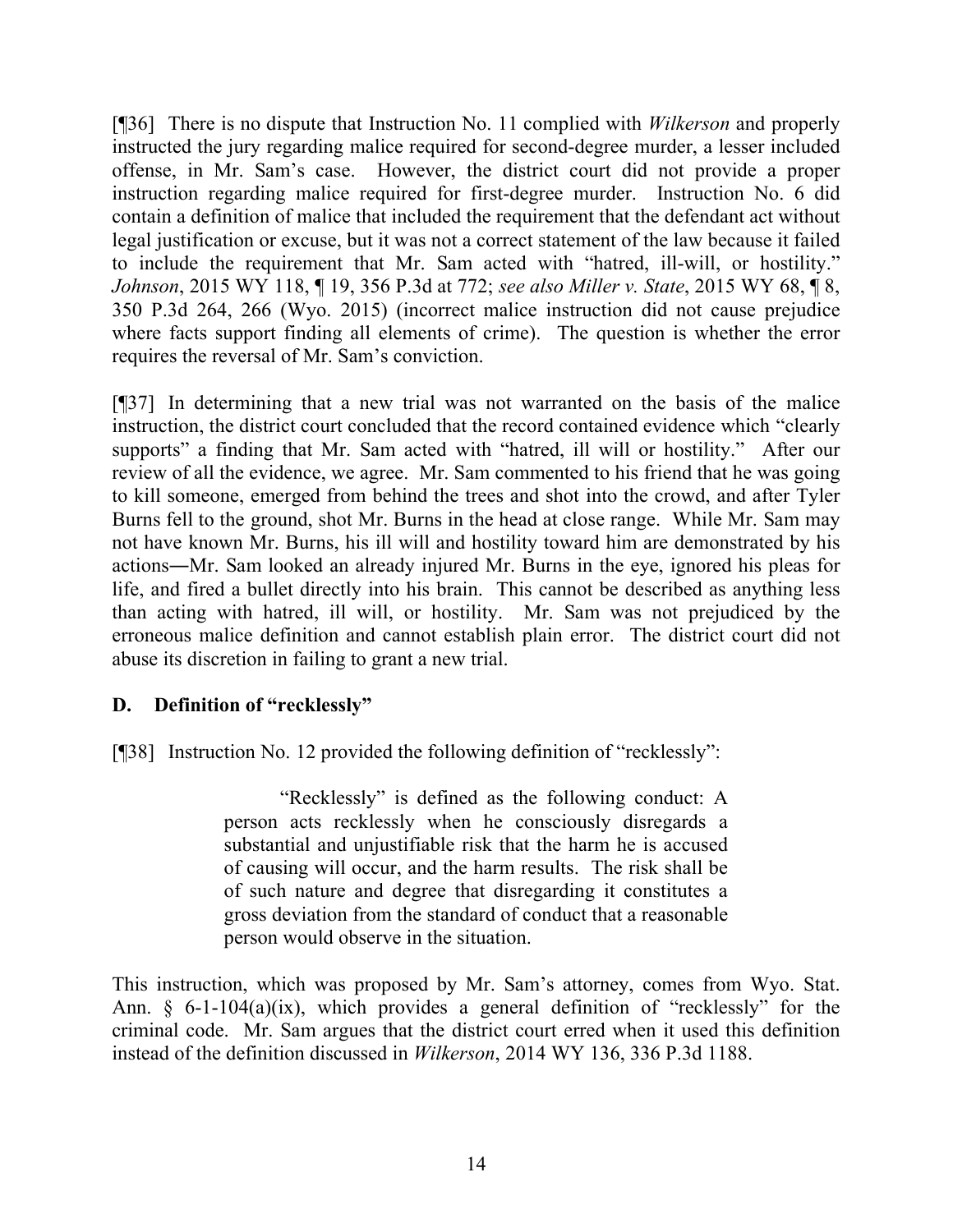[¶39] The term "reckless" appears in the context of the second-degree murder malice definition. In *Wilkerson*, we instructed that in "order to demonstrate malicious intent [for second-degree murder], the State must show a heightened form of recklessness as compared to that required for manslaughter; i.e., the State must show that the defendant acted recklessly under circumstances manifesting an extreme indifference to the value of human life." 2014 WY 136, ¶ 27, 336 P.3d at 1200. Instruction No. 12 did not define this "heightened form" of recklessness and, therefore, it was erroneous.

[¶40] We apply the doctrine of invited error which "prohibits a party from raising error on appeal that was induced by the party's own actions." *Bromley v. State*, 2007 WY 20, ¶ 35, 150 P.3d 1202, 1213 (Wyo. 2007) (applying invited error to jury instruction proposed by appellant). "As applied to jury instructions, the invited error doctrine provides that use of an instruction proposed by the appellant may not be grounds for reversal unless the instruction was necessarily prejudicial." *Id*.

[¶41] The definition of "reckless" provided to the jury, though erroneous, was not "necessarily prejudicial" because the jury found Mr. Sam guilty of first-degree murder, and never reached the question of second-degree murder, a lesser included offense.

> When a greater and lesser offense are charged to the jury, the proper course is to tell the jury to consider first the greater offense, and to move on to consideration of the lesser offense only if they have some reasonable doubt as to the guilt of the greater offense. A jury that finds guilt as to the greater offense does not enter a verdict concerning guilt of the lesser offense. The reason for this absence of consideration is not any inconsistency between the offenses. It rather reflects the very 'inclusion' that defines the lesser offense as one 'included' in the greater.

*Hawes v. State*, 2014 WY 127, ¶ 16, 335 P.3d 1073, 1078 (Wyo. 2014) (quoting *Janpol v. State*, 2008 WY 21, ¶ 9, 178 P.3d 396, 400-01 (Wyo. 2008), *abrogated on other grounds by Shull v. State*, 2017 WY 14, 388 P.3d 763 (Wyo. 2017)). This course was followed here: the jury was instructed that if it did not find "beyond a reasonable doubt that the defendant is guilty of [first-degree murder], he may, however, be found guilty of any lesser offense" and first-degree murder "includes the lesser offense of Murder in the Second Degree . . . ." The jury found Mr. Sam guilty of first-degree murder, and thus had no occasion to consider the lesser included offense of second-degree murder. Therefore, Mr. Sam has not met his burden of showing the erroneous "reckless" instruction was necessarily prejudicial.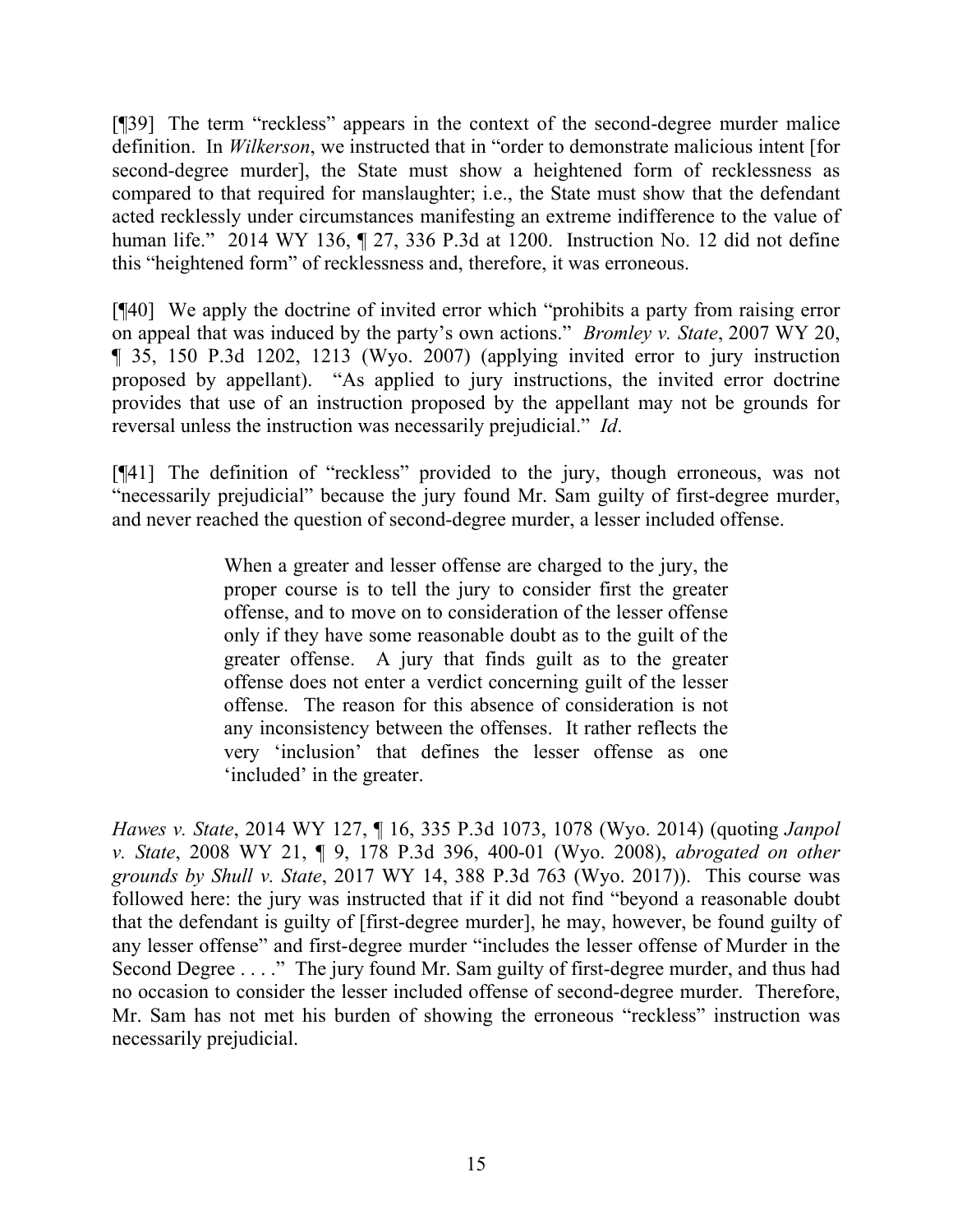### **E. Inference of malice**

[¶42] The district court gave the State's proposed instruction on inference of malice:

The element of malice may be inferred by the jury from the use of a deadly weapon in a dangerous manner if the facts and circumstances indicate such. Malice may also be inferred from all of the other facts and circumstances surrounding an alleged event.

As authority, the State cited *Eckert v. State*, 680 P.2d 478, 483 (Wyo. 1984), a case in which we approved the same instruction. Mr. Sam raises two arguments against this instruction. First, he argues that since *Wilkerson*, 2014 WY 136, 336 P.3d 1188 and *Johnson*, 2015 WY 118, ¶ 19, 356 P.3d at 772 ("malice requires proof of an intentional act done without legal justification or excuse *and* hatred, ill will or hostility," instead of *or*), we have a heightened level of hatred or ill will for first-degree murder, and therefore a presumption of malice from use of a deadly weapon is no longer correct. This argument goes hand-in-hand with Mr. Sam's second argument, that the presumption instruction does not comply with Rule 303(c) of the Wyoming Rules of Evidence, which provides:

> *Instructing the jury*. ― Whenever the existence of a presumed fact against the accused is submitted to the jury, the court shall instruct the jury that it may regard the basic facts as sufficient evidence of the presumed fact but is not required to do so. In addition, if the presumed fact establishes guilt or is an element of the offense or negatives a defense, the court shall instruct the jury that its existence, on all the evidence, must be proved beyond a reasonable doubt.

[¶43] In *Hereford v. State*, 2015 WY 17, ¶ 19, 342 P.3d 1201, 1206 (Wyo. 2015) (internal citation omitted), we addressed the standard for permissive presumptions, explaining that "[a] permissive presumption or inference will satisfy the constitution 'so long as the connection between the inferred fact and the proven fact is one that reason and common sense justify in the light of the facts in a particular case.'" We held that the instruction given in that case satisfied this standard, and W.R.E. 303(c), though we urged use of the word "infer" rather than "presume," and we recommended the following language for an inference of malice instruction:

> You are instructed that you may, but are not required to, infer malice from the use of a deadly weapon. The existence of malice, as well as each and every element of the charge of murder in the second degree, must be proved beyond a reasonable doubt.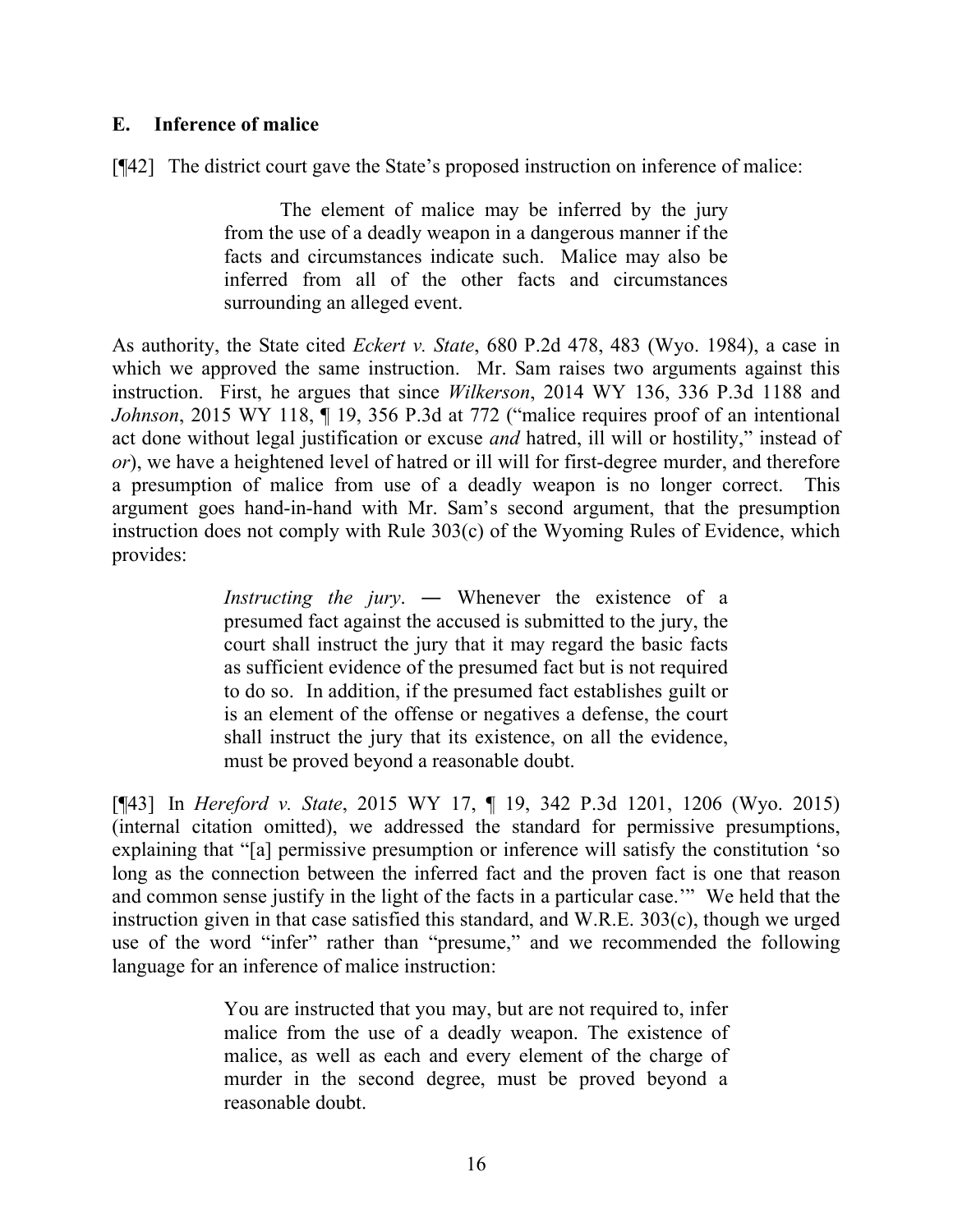*Id.* at ¶ 22, 342 P.3d at 1207. Although we discussed *Eckert* in *Hereford*, we did not address the adequacy of the instruction given there, and we noted that "we subsequently reaffirmed that '[i]f the facts and circumstances allow, then malice may be inferred by the use of a deadly weapon.'" *Id.* at ¶ 25, 342 P.3d at 1208 (quoting *Braley v. State*, 741 P.2d 1061, 1069 (Wyo. 1987)).

[¶44] Applying our plain error standard of review, we cannot say that use of the *Eckert* instruction on inference of malice violated clearly established law. However, the instruction we recommended in *Hereford* more faithfully complies with W.R.E. 303(c), because it includes the specific language that the jury is "not required" to infer malice and the reminder of the burden to prove each element beyond a reasonable doubt. These disclaimers are particularly important in light of the new conjunctive rather than disjunctive standard for malice we adopted in *Johnson*. Henceforth this should be considered clearly established law. The *Hereford* inference of malice instruction should be given, not the *Eckert* instruction.

## **F. Self-defense instructions**

[¶45] Mr. Sam's theory of the case was that he acted in self-defense. "The right to defend oneself and the amount and type of force which may be used . . . depend upon what is reasonably necessary under the circumstances." *Mendoza*, 2013 WY 55,  $\P$  16, 300 P.3d at 492. "To justify taking the life of another, it must reasonably appear to the defendant that he was in great peril of suffering death or serious bodily injury at the hands of the deceased and there must have been no other reasonable means to avoid the killing." *Drennen v. State*, 2013 WY 118, ¶ 22, 311 P.3d 116, 124 (Wyo. 2013). When a defendant asserts a defense of self-defense, he "has an initial burden of making a prima facie case that he acted in self-defense; however, once that minimal burden is satisfied, the State has the burden of proving beyond a reasonable doubt that the defendant did not act in self-defense, and the jury must be instructed accordingly." *Id.* at ¶ 22, 311 P.3d at 124-25 (citing *Small v. State*, 689 P.2d 420, 423 (Wyo. 1984); *Olsen v. State*, 2003 WY 46, ¶ 144 n.12, 67 P.3d 536, 589, n.12 (Wyo. 2013)).

[¶46] We assume that the district court found Mr. Sam had established a prima facie case that he acted in self-defense because it summarily denied the State's Motion in Limine Regarding Defense of Self-Defense and gave a series of jury instructions pertaining to self-defense. Mr. Sam argues that the self-defense instructions defining an aggressor, describing the duty to retreat, and the failure to give an instruction on perceived threat were erroneous.<sup>4</sup> Although Mr. Sam does not specify whether he raises

 <sup>4</sup> Our challenge in analyzing the objections to these instructions is in grasping how self-defense enters into this picture in the first place, when we have a young man who obtained a gun and expressed his intention to kill someone earlier in the day, incited a fight by vandalizing a car, set up an ambush, and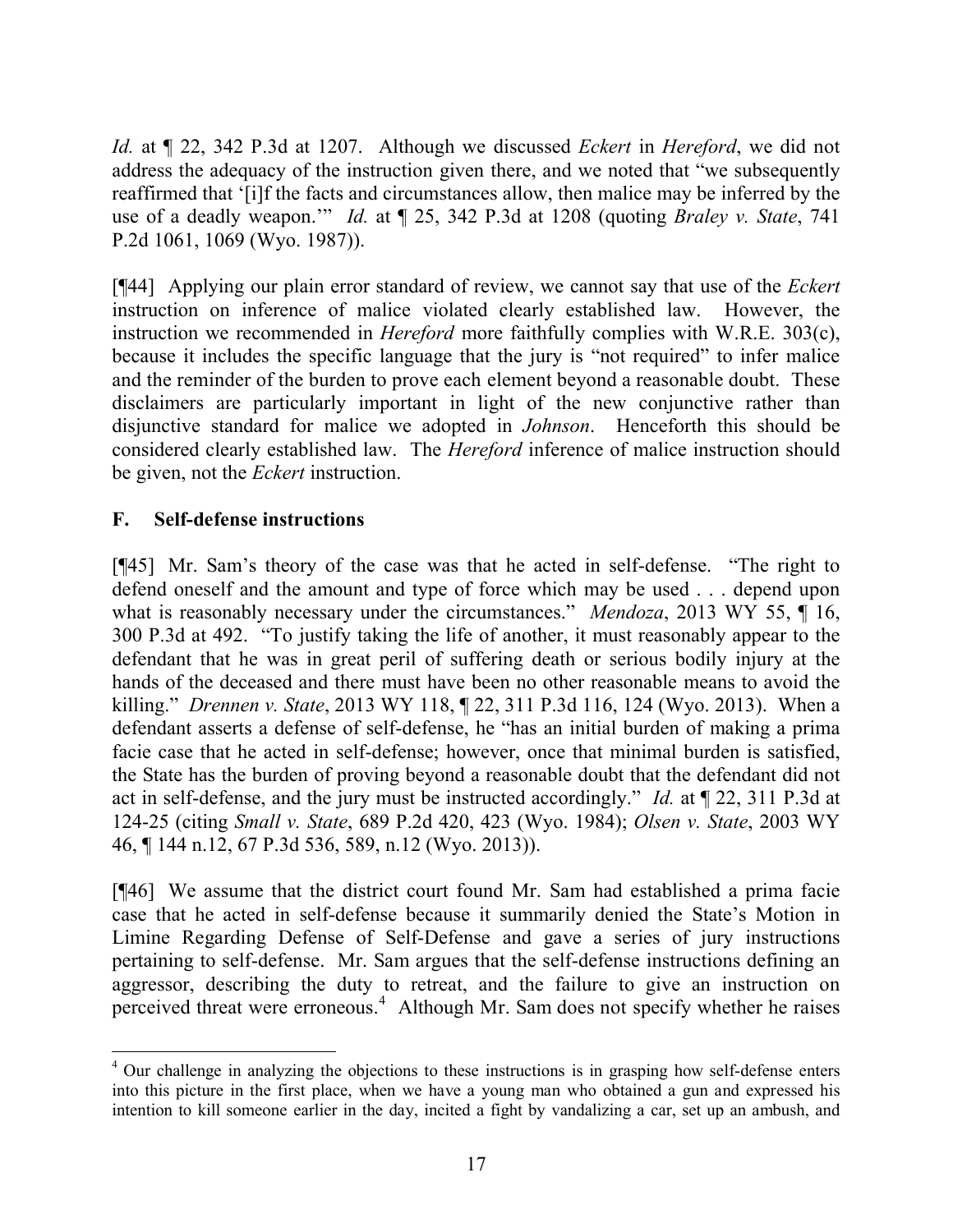this issue as to some or all of the charges, we recognize that self-defense can be applicable to aggravated assault as well as murder. *See Mendoza*, 2013 WY 55, ¶ 12, 300 P.3d at 490-91 (applying self-defense analysis to aggravated assault).

[¶47] Because our analysis requires we consider instructions as a whole, *Drennen*, 2013 WY 118,  $\P$  20, 311 P.3d at 124, we examine the alleged erroneous instructions in the context of all instructions given regarding self-defense. The district court gave the following self-defense instructions:

#### Instruction No. 36

Before the defendant may be convicted of any crime, the State must prove beyond a reasonable doubt that the defendant did not act in self-defense.

### Instruction No. 37

The right of self-defense exists only as long as the threatened danger would appear to exist to a reasonable person in the defendant's position. When the danger would no longer appear to exist to a reasonably prudent person, the right to use force in self-defense ends.

#### Instruction No. 38

One who has reasonable grounds to believe that another will attack him, and that the anticipated attack will be of such a character as to endanger his life of limb, or to cause him serious bodily harm, has a right to arm himself for the purpose of resisting such an attack.

#### Instruction No. 39

Generally, the right to use self-defense is not available to an aggressor who provokes the conflict. However, if one provokes a conflict but thereafter withdraws in good faith and informs the adversary by words or actions of the desire to end the conflict and is thereafter pursued, that person then has the same right of self-defense as any other person. The person is justified in using force to the same extent that any other person would be who was acting in self-defense.

then shot at a group of youths who had come for a rumble. However, this was Mr. Sam's theory of the case, and the district court gave him the benefit of the doubt by giving the instructions. *See James v. State*, 2015 WY 83, ¶ 18, 357 P.3d 101, 105 (Wyo. 2015) ("Due process requires the trial court to give a correct instruction to the jury that details the defendant's theory of the case." (internal citation omitted)).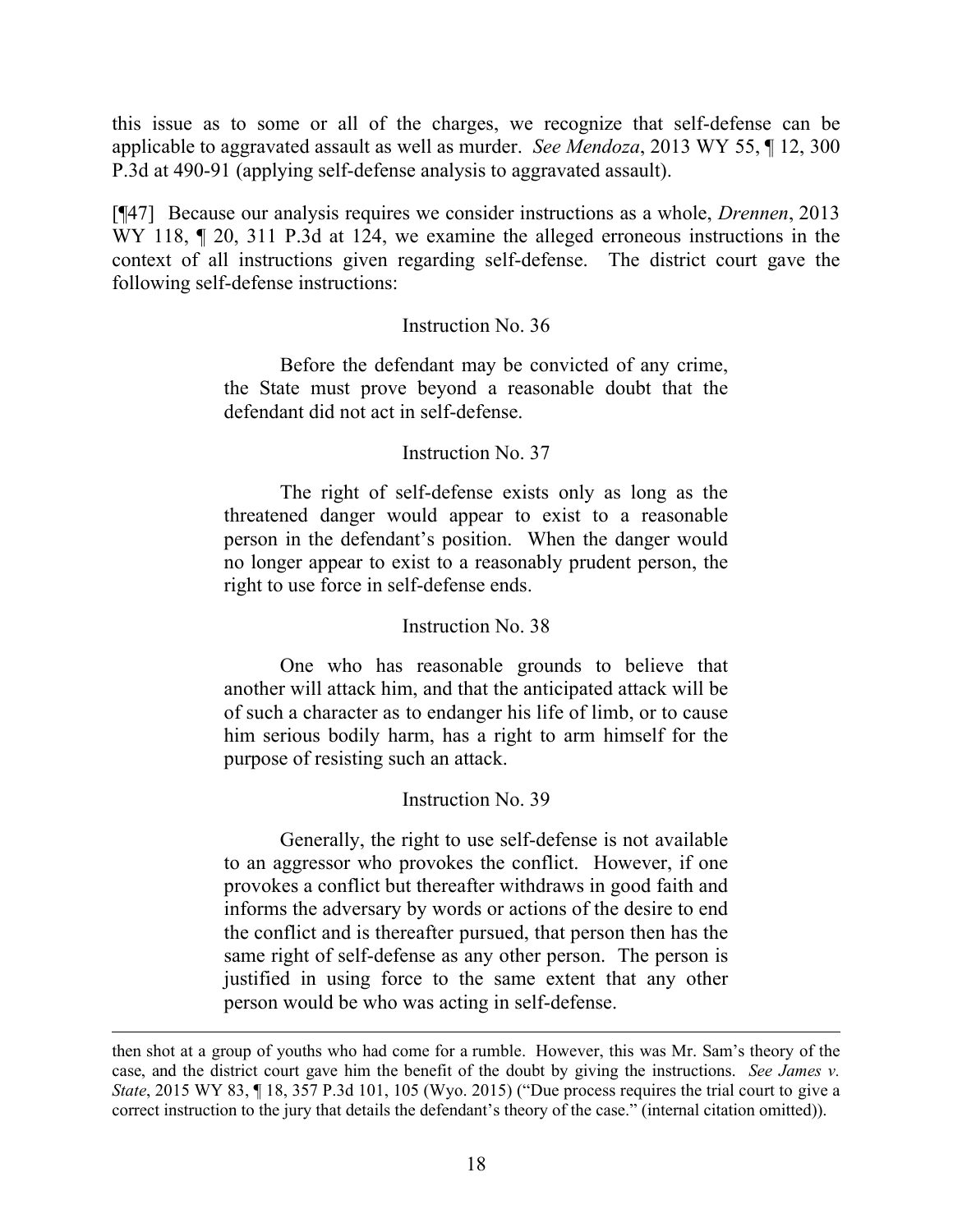#### Instruction No. 40

In order to be considered an aggressor, a person must engage in some sort of physical aggression or communicate a threat of imminent use of deadly force.

#### Instruction No. 41

Even if the defendant had reasonable ground to believe and actually did believe that he was in imminent danger of death or serious bodily harm, the defendant was justified in using deadly force to repel the danger only if he retreated as far as he safely could do before using deadly force. The law requires a person to retreat rather than to take the life of an adversary if there was a convenient mode of retreat without increasing his actual or apparent peril. To excuse a failure to retreat, it is necessary that the defendant's peril would be increased, or that it reasonably appeared that it would be increased, by retreat. If you find that the defendant could have safely retreated but failed to do so, the defendant cannot rely on the justification of self-defense.

#### Instruction No. 42

The right of self-defense ceases to exist when there is no longer any apparent danger of further violence on the part of an assailant. Thus where a person is attacked under circumstances which justify the exercise of the right of selfdefense, and thereafter he uses such force upon an attacker incapable of inflicting further injuries, the law of self-defense then ceases to work in favor of the person attacked.

#### **1. Aggressor instructions**

[¶48] Mr. Sam first takes issue with Instruction Nos. 39 and 40, which deal with the loss of the right of self-defense when one is an "aggressor." He argues that those instructions were improperly given because there "was no evidentiary basis for any argument that [he] was a pre-existing aggressor." Because Mr. Sam did not object to these instructions below, we apply a plain error analysis. The first element of the plain error standard is satisfied here because the record clearly reflects the instructions that were given and the alleged error. The second plain error element requires a showing of a violation of a clear and unequivocal rule of law. In order to prevail, Mr. Sam must demonstrate that there is a clear rule of law requiring the district court to refrain from instructing the jury about the law regarding an "aggressor" under these facts. *See Mendoza*, 2013 WY 55, ¶ 15, 300 P.3d at 491.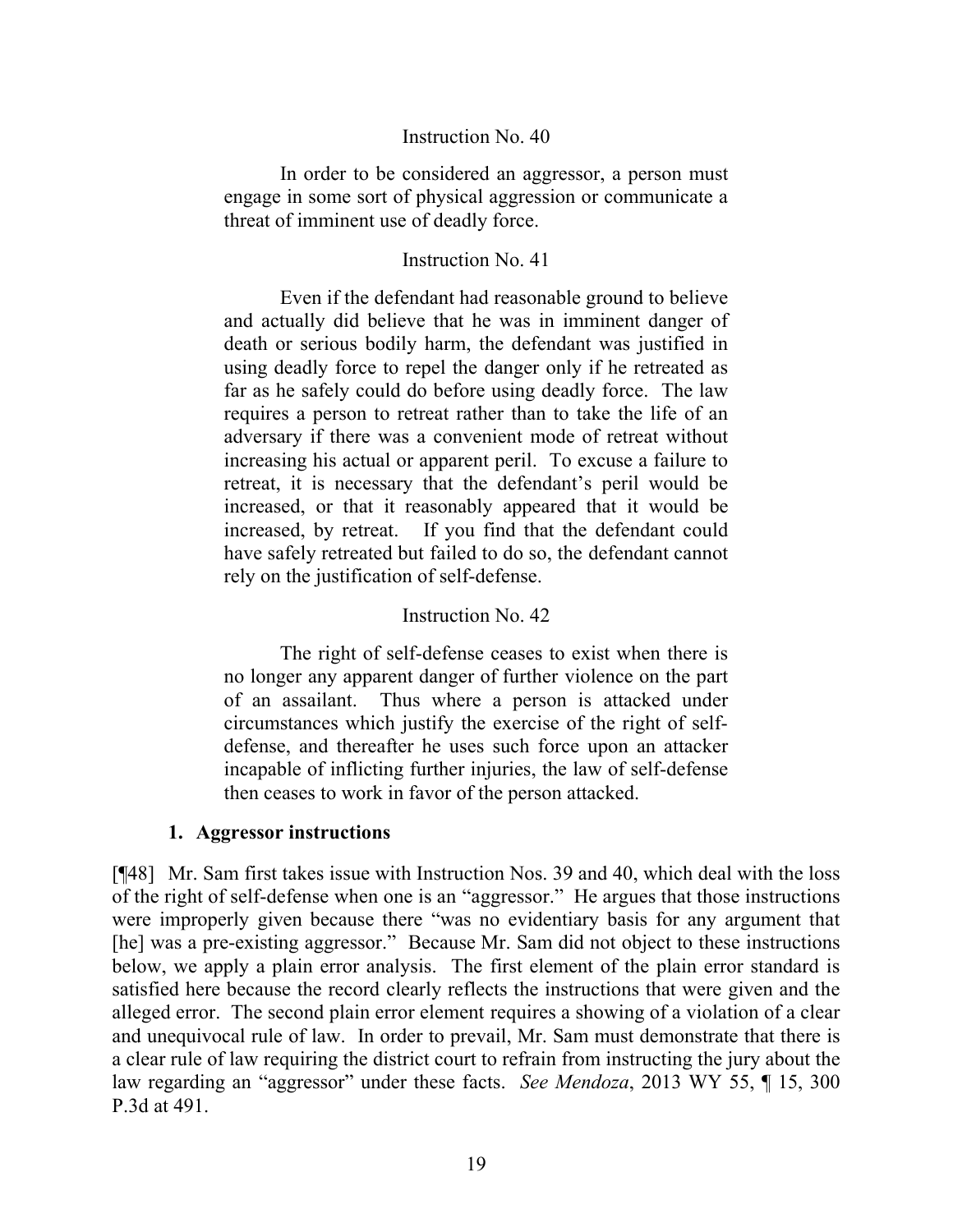[¶49] In *Drennen*, we concluded "that, at least in the context of homicide, some sort of physical aggression or a threat of imminent use of deadly force is required before a person will be considered an aggressor." *Drennen*, 2013 WY 118, ¶ 34, 311 P.3d at 128. Mr. Sam's claim of self-defense is "based upon his perception of imminent danger from the group of people coming toward him in the circumstances." He argues that the group was "not coming toward him as a result of his having attacked them or threatened them." He contends that the instruction was in direct contravention of the *Drennen* holding that verbal confrontation is insufficient to make a person an initial aggressor in a homicide case.

[¶50] The State takes the position that at the very least, Mr. Sam's trip to the movie theater and vandalism of the car qualify as acts of physical aggression rendering Mr. Sam the aggressor. We agree. Further, with respect to the murder charge, by the time he approached his victim who was injured and on the ground, immediately prior to firing the fatal shot, Mr. Sam had committed physical acts of aggression―stepping out from behind the trees and shooting at the crowd―and from that time on, he could be considered an obvious aggressor. Mr. Sam has not demonstrated that giving the aggressor instructions violated a clear rule of law and thus has not established plain error.

## **2. Duty to retreat**

[¶51] Mr. Sam next complains that the duty to retreat instruction (Instruction No. 41) is an erroneous statement of the law. He did not object to that instruction below, thus our review is for plain error. Mr. Sam has satisfied the first element of the plain error standard―the record clearly reflects Instruction No. 41 and the alleged error. The second plain error element requires a showing that Instruction No. 41 violated a clear rule of law. *See Mendoza*, 2013 WY 55, ¶ 15, 300 P.3d at 491.

[¶52] Instruction No. 41 informed the jury that a defendant is required to retreat before using deadly force. In *Drennen*, we considered an instruction identical to Instruction No.  $41:$ 

> Even if the defendant had reasonable ground[s] to believe and actually did believe that he was in imminent danger of death or serious bodily harm, the defendant was justified in using deadly force to repel the danger only if he retreated as far as he safely could do before using deadly force. The law requires a person to retreat rather than to take the life of an adversary if there was a convenient mode of retreat without increasing his actual or apparent peril. To excuse a failure to retreat, it is necessary that the defendant's peril would be increased, or that it reasonably appeared that it would be increased, by retreat. If you find that the defendant could have safely retreated but failed to do so, the defendant cannot rely on the justification of self-defense.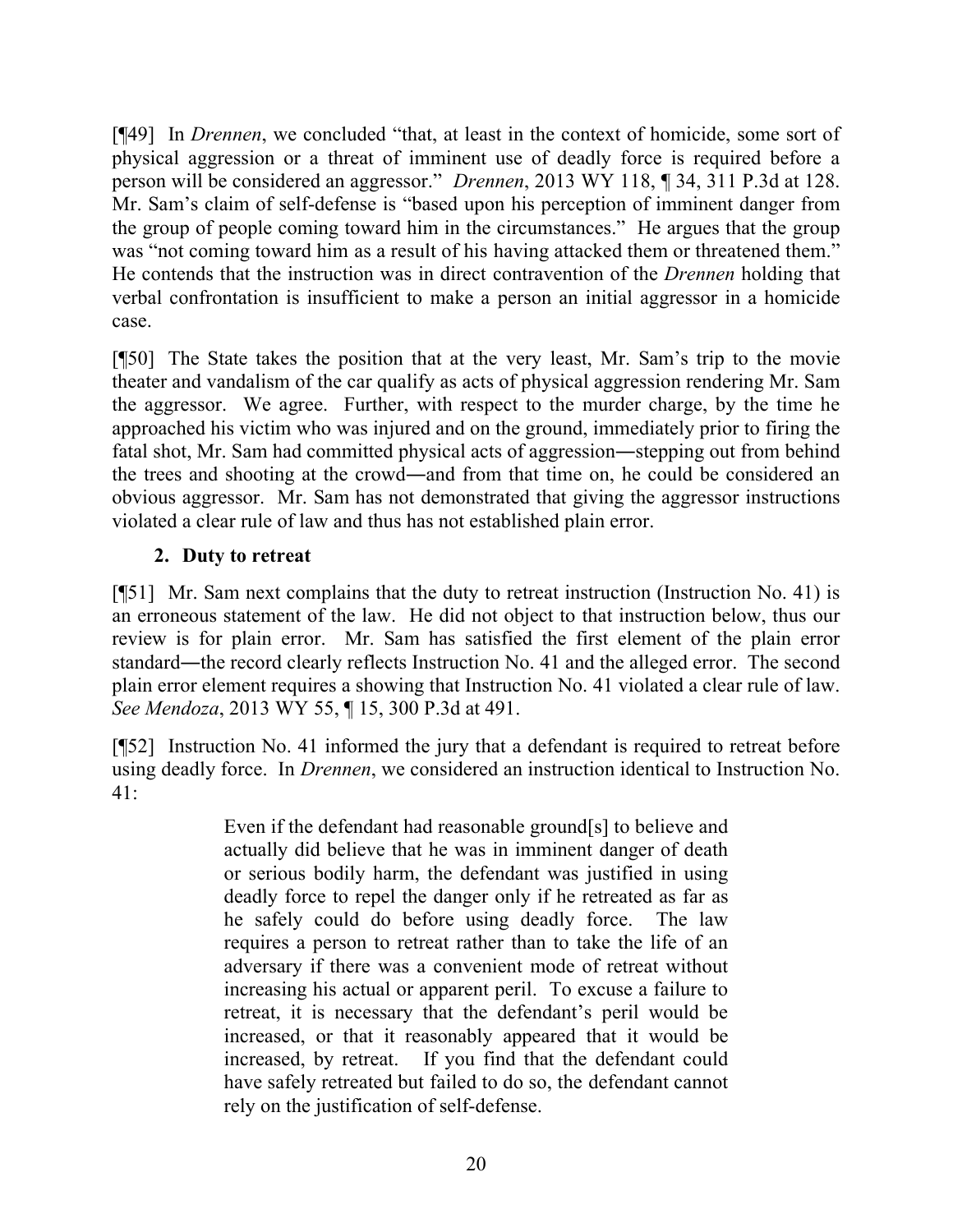*Id.*, 2013 WY 118,  $\P$  37, 311 P.3d at 129.<sup>5</sup> We held that this duty to retreat instruction was wrong because unless the jury finds that the defendant is the aggressor, the defendant does not have an absolute duty to retreat before self-defense will be recognized. *Id*. at ¶ 39, 311 P.3d at 129; *see also Haire v. State*, 2017 WY 48, ¶ 35, 393 P.3d 1304, 1313 (Wyo. 2017). This was a clear and unequivocal rule of law by the time this case was tried. $6$ 

[¶53] We find that giving Instruction No. 41 was a clear transgression of the rule of law set forth in *Drennen*, where we explained the law regarding a defendant's right to selfdefense in homicide cases. Depending on the evidence presented, "the district court will determine whether the defendant has made a prima facie case that the deceased was the aggressor." *Drennen*, 2013 WY 118, ¶ 39, 311 P.3d at 129. If the defendant meets this burden, the district court "must instruct the jury on the legal definition of 'aggressor.'" *Id.* "The jury should be instructed that if it determines the defendant was the aggressor, he had a duty to withdraw or retreat before he could claim the right to self-defense." *Id*.

> In cases where the evidence establishes, as a matter of law, the defendant was not the aggressor, the jury should not be charged that he had an absolute duty to retreat. In all cases, the jury should be instructed that the defendant was justified in using deadly force only if necessary; consequently, he must consider reasonable alternatives, which may include retreat, before using deadly force.

*Id*.; *see also Haire*, 2017 WY 48, ¶¶ 36-37, 393 P.3d at 1313-14.

[¶54] The appropriate instruction in this case would have been that, generally, a defendant is entitled to use deadly force to defend himself only if necessary, and he must consider reasonable alternatives, including retreat. The jury also should have been instructed that if it determined the defendant to be the aggressor, he had an absolute duty to retreat before he could assert the defense of self-defense. These instructions were not given, so we turn to the final element of the plain error analysis.

[¶55] The last element of plain error requires the appellant to establish that the error adversely affected a substantial right, resulting in material prejudice. *Mendoza*, 2013 WY 55,  $\P$  11, 300 P.3d at 490. "To establish material prejudice, an appellant 'must show a reasonable probability that [he] would have received a more favorable verdict in the

<sup>5</sup> This instruction mirrors instruction No. 8.08 in the 2014 Wyoming Criminal Pattern Jury Instructions. We use this opportunity to caution practitioners and the courts that not all instructions found in the Criminal Pattern Jury Instructions are correct statements of the law.

<sup>6</sup> *Drennen* was decided on October 1, 2013. This case was tried almost two years later, in August of 2015.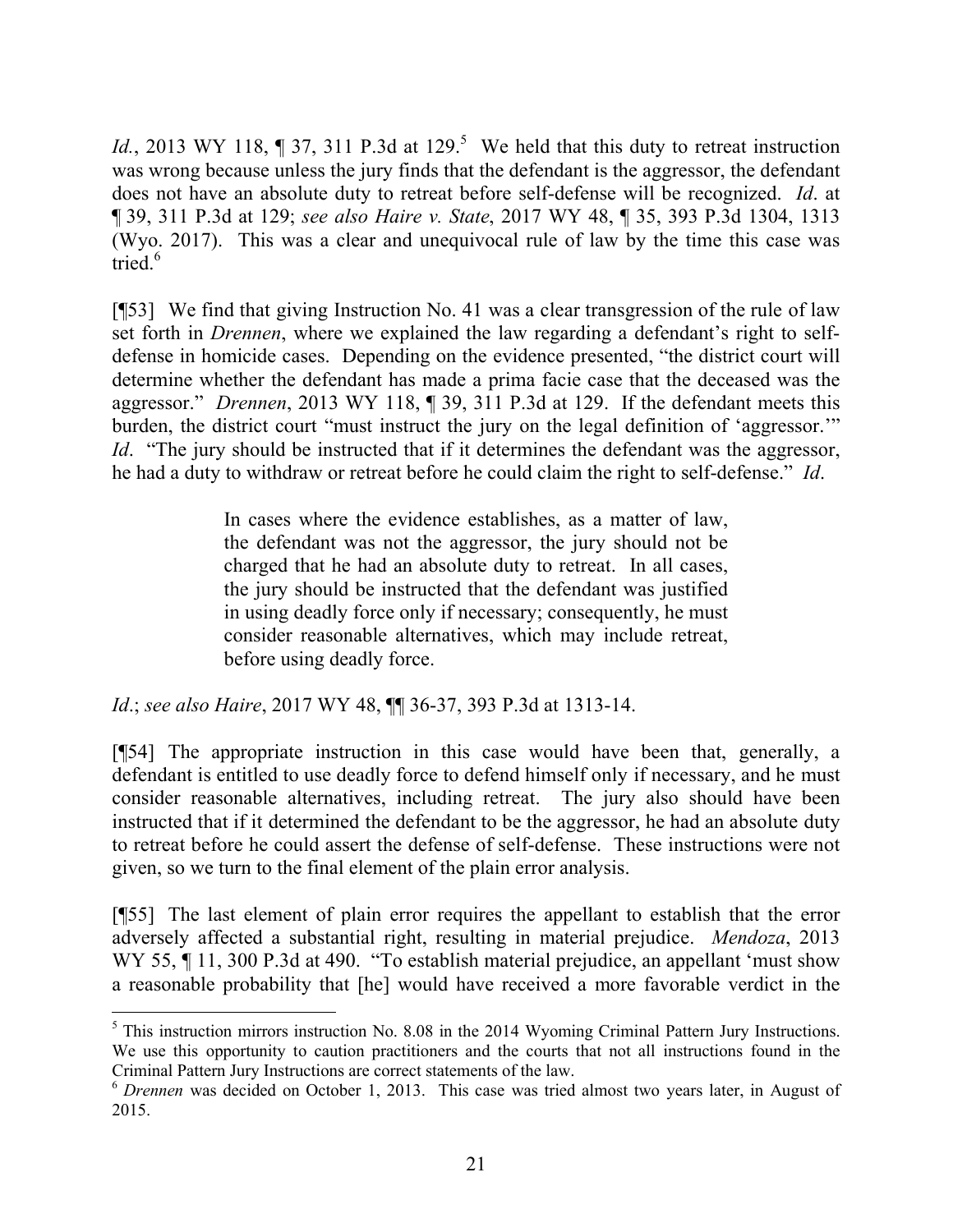absence of the error.'" *Cecil*, 2015 WY 158, ¶ 10, 364 P.3d at 1089 (quoting *Pendleton v. State*, 2008 WY 36, ¶ 11, 180 P.3d 212, 216 (Wyo. 2008)). Mr. Sam has not met this burden.

[¶56] Had the district court given the proper instructions, the jury would not have received Instruction No. 41, which misstates the law in that not all defendants have a duty to retreat before asserting self-defense. However, the jury would have been instructed that if it found that Mr. Sam was the aggressor, he had a duty to retreat prior to asserting the defense. As we explained, *see supra* ¶ 50, even if Mr. Sam were not considered the aggressor until he stepped out from behind the trees and fired the shots that took his victim down, by the time he walked up to his wounded victim lying on the on ground, he was the aggressor and, as such, had a duty to retreat before using deadly force. Unfortunately, he elected to fire the fatal shot instead. There is no reasonable probability that Mr. Sam would have received a more favorable verdict in the absence of the error.

## **3. Perceived threat**

[¶57] The next self-defense instruction error claimed by Mr. Sam concerns the district court's rejection of his proposed instruction on perceived threat. That instruction provided:

> To justify acting in self-defense, it is not necessary that the danger was real, or that the danger was impending and immediate, so long as the defendant had reasonable cause to believe and did believe these facts. If these two requirements are met, acting in self-defense is justified even though there is no intention on the part of the other person to do the defendant harm, nor any impending and immediate danger, nor the actual necessity for acting in self-defense.

The district court declined to give this instruction, stating that "to the extent it even remains an accurate statement of the law, [it is] inapplicable to the facts here, and would lead to jury confusion." We review the district court's refusal to give a proposed instruction for abuse of discretion. *Knospler v. State*, 2016 WY 1, ¶ 22, 366 P.3d 479, 485 (Wyo. 2016).

[¶58] The offered instruction contains a valid statement of the law―it instructs that before he can assert a defense of self-defense, the defendant must believe he is in imminent danger and his belief must be a reasonable one, even if the danger is not present or immediate. If a defendant had reasonable grounds to believe and actually did believe that he was in imminent danger of death or serious bodily harm from which the defendant could be saved only by using deadly force, the defendant had the right to use deadly force in self-defense. *Drennen*, 2013 WY 118, ¶ 35, 311 P.3d at 128.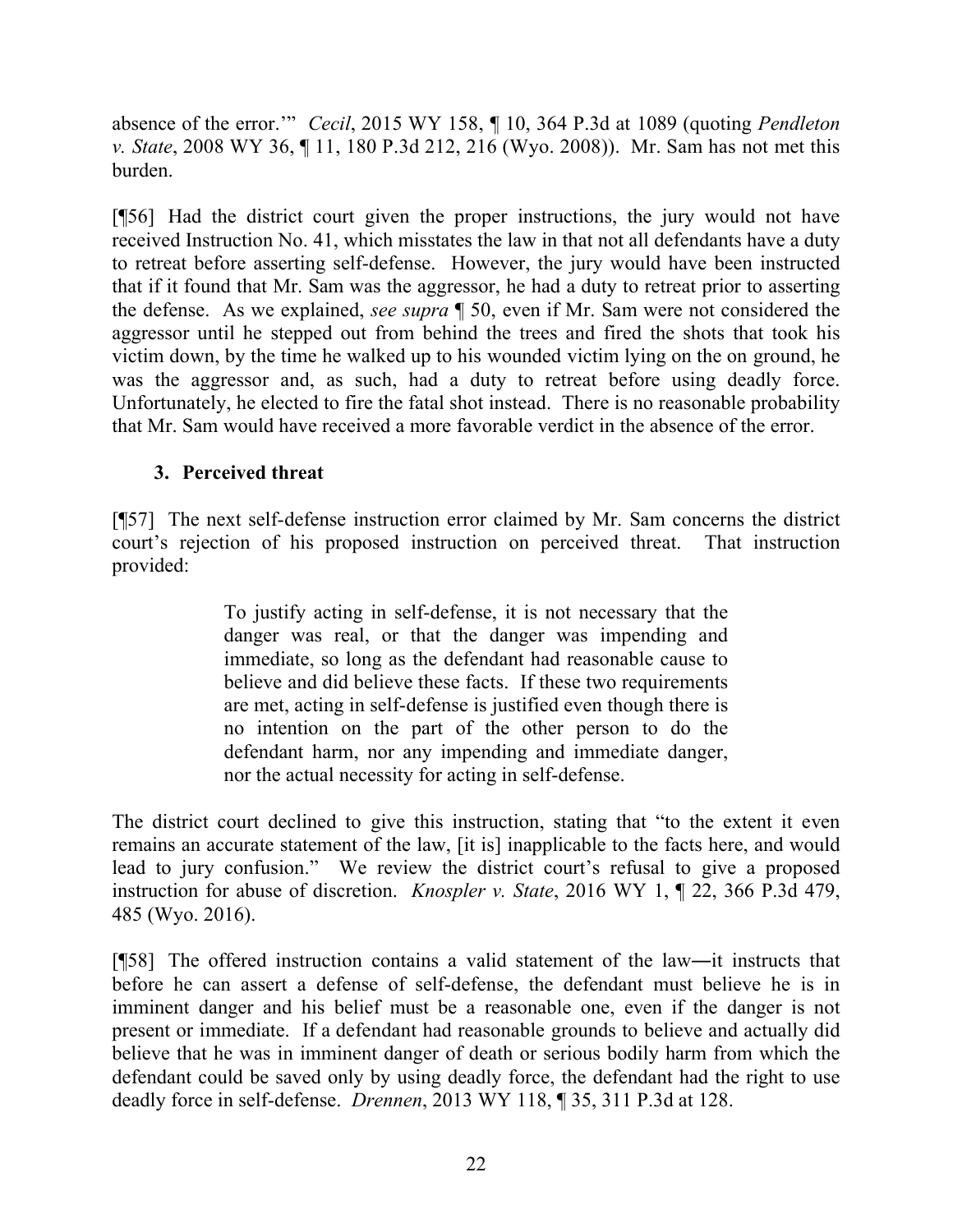[¶59] The jury was properly instructed that to assert a claim of self-defense, it is sufficient that Mr. Sam reasonably perceived the danger, even if the danger was not real. Instruction No. 37 provides that the right to self-defense exists as long as "the threatened danger would appear to exist to a reasonable person in the defendant's position." Instruction No. 38 refers to "reasonable grounds to believe that another will attack him." These instructions both indicate that the defendant need only perceive a threat and that that perception must be reasonable. While the proposed instruction was perhaps a more precise statement of the kind of threat that may allow self-defense, the instructions as a whole encompassed the concept. We give the district court broad discretion in instructing the jury, and we will not reverse if the instructions correctly state the law and collectively cover the relevant issue. *Drennen*, 2013 WY 118, ¶ 20, 311 P.3d at 124; *Marfil v. State*, 2016 WY 12, ¶ 17, 366 P.3d 969, 973 (Wyo. 2016). The district court's rejection of this instruction was not an abuse of discretion.

[¶60] In asserting his argument regarding the rejected perceived threat instruction, Mr. Sam also contends that a general self-defense instruction ought to have been given. He argues that a general instruction like the one quoted in *Drennen*, 2013 WY 118, ¶ 35, 311 P.3d at 128, and Wyoming Criminal Pattern Jury Instruction No. 8.02 would have provided the "full context of the law." We agree that it would have been preferable for the district court to have provided such an instruction; however, neither party offered it. The instructions given, when viewed as a whole, sufficiently informed the jury of Mr. Sam's defense of self-defense and the law regarding that defense given the facts of this case. "[A]s long as the instructions correctly state the law and the entire charge covers the relevant issues, reversible error will not be found." *Farmer v. State*, 2005 WY 162, ¶ 20, 124 P.3d 699, 706 (Wyo. 2005) (citation omitted). The failure to provide a general instruction regarding self-defense was not plain error.

[¶61] Finally, Mr. Sam argues that the cumulative effect of the multiple jury instruction errors "rendered the entire jury instruction process so confused and incorrect as to deny him a fair trial." "In reviewing for cumulative error, we consider only those matters which we concluded constitute error." *Watts v. State*, 2016 WY 40, ¶ 23, 370 P.3d 104, 112 (Wyo. 2016). Moreover, a series of harmless or non-prejudicial errors will only be cause for reversal where the accumulated effect constitutes prejudice and the conduct of the trial is other than fair and impartial. *Id*.; *Eaton v. State*, 2008 WY 97, ¶ 105, 192 P.3d 36, 79 (Wyo. 2008). In this instance, any errors found in the jury instructions were not prejudicial and neither was their cumulative effect. We conclude that Mr. Sam's trial was fair and impartial.

### *III. Did the prosecutor commit misconduct when he made victim impact arguments in his closing argument?*

[¶62] In closing argument, the prosecutor stated: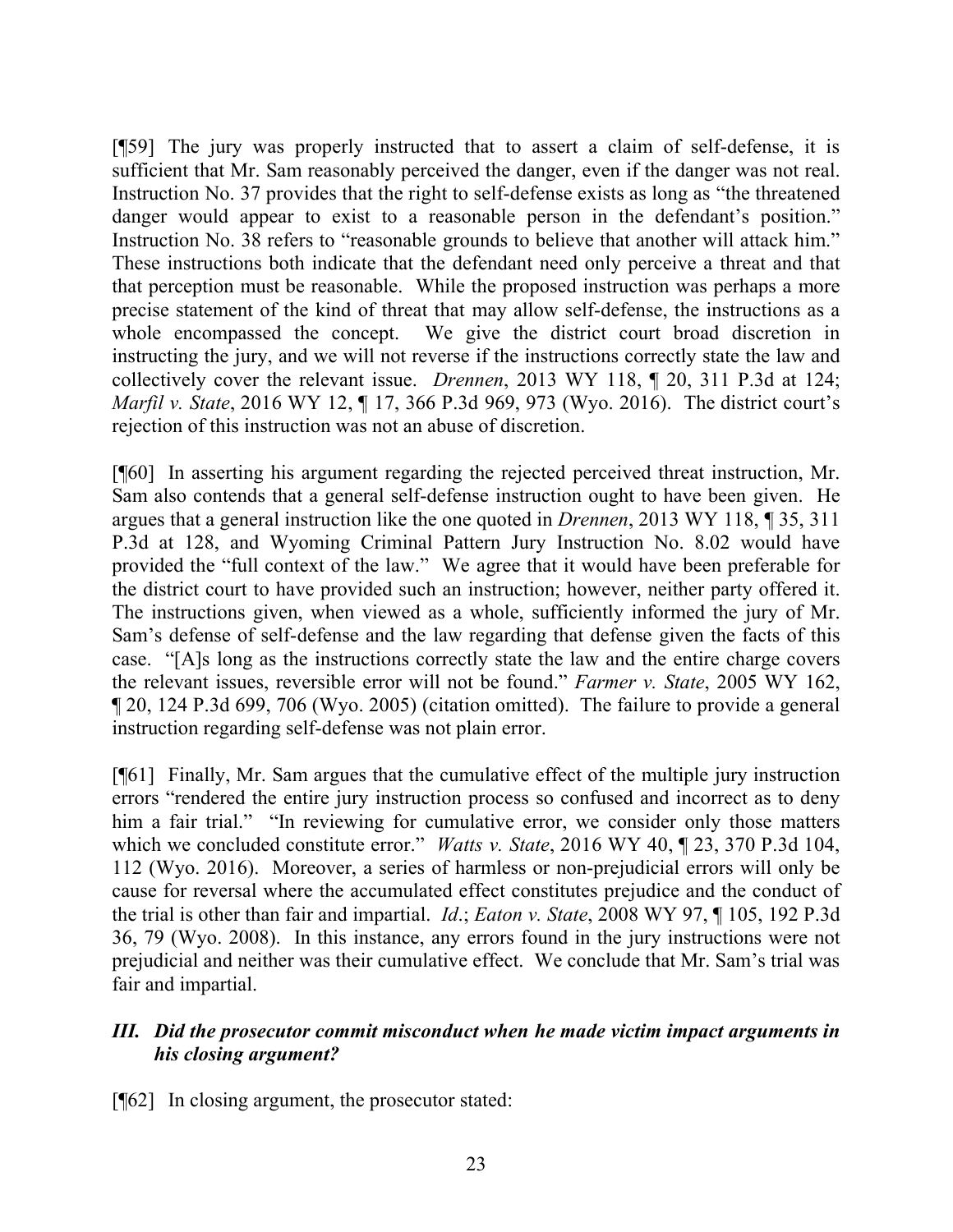Ladies and gentlemen, there comes a time when we must each write our own stories. The Defendant must now write his, but Tyler Burns cannot. His hand has been stilled. His voice silenced. His story remains unfinished, interrupted, but the Defendant is no longer in control of Tyler's story. That role now falls to you good people.

You are now the voice of Tyler Burns. Cry out where he cannot. Tell us of his pain. Let us hear the anguish of his final desperate plea to live, to see one more sunrise, to love.

[DEFENSE COUNSEL]: Objection, Your Honor. He is trying to inflame the passions of the jury. This is not evidence. It's not even argument about the evidence.

THE COURT: [Prosecutor] --

[PROSECUTOR]: Your Honor, I just have a few more comments, and I'm done.

THE COURT: He may continue at this juncture. I believe it's fair argument up to that point. Go ahead, counsel.

[PROSECUTOR]: Thank you.

Let us hear the anguish of his final desperate plea to laugh, to grow old with the warmth of sweet memories. Don't allow the Defendant to be the author of Tyler Burns' story, because after all, ladies and gentlemen, the pen is in your hands. Thank you.

[¶63] The State concedes that these comments were improper. Indeed, we have clearly stated that "victim impact argument is inappropriate during the guilt phase of a criminal prosecution and prosecutors should not make arguments calculated to inflame the passions or prejudices of the jury." *Haynes v. State*, 2008 WY 75, ¶ 38, 186 P.3d 1204, 1213 (Wyo. 2008) (citing *Whitney v. State*, 2004 WY 118, ¶ 89, 99 P.3d 457, 487 (Wyo. 2004)). We are once again faced with the seeming contradiction of a prosecutor who apparently felt the need to engage in prosecutorial misconduct to get a conviction, and the State arguing on appeal that the evidence against the defendant was so strong that the error was harmless. To resolve this dilemma, we apply our well-established standard of review.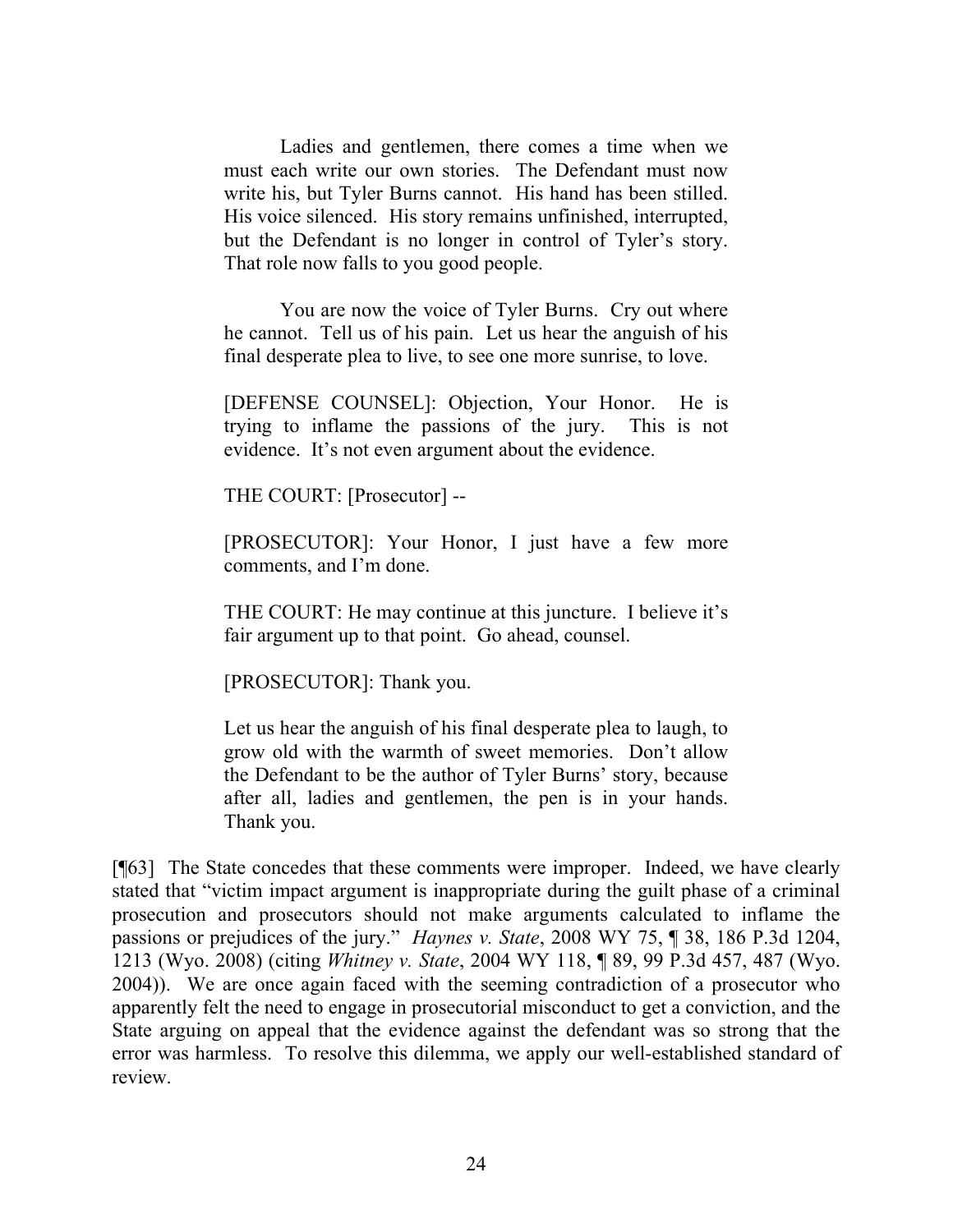[¶64] Mr. Sam contends that the prosecutor's misconduct deprived him of the constitutional right to a fair trial, and he urges us to apply a *Chapman* constitutional error standard, requiring the State to demonstrate harmlessness beyond a reasonable doubt. *See Vigil v. State*, 2004 WY 110, ¶ 21, 98 P.3d 172, 180 (Wyo. 2004) (citing *Chapman v. California*, 386 U.S. 18, 87 S.Ct. 824, 17 L.Ed.2d 705 (1967)). We decline to expand the definition of constitutional error to apply to any allegation of misconduct which might be argued to have resulted in an unfair trial. Rather, the constitutional error standard is applied when there has been a violation of a specific constitutional provision, such as in *Vigil*, where we found the defendant had been deprived of his constitutional rights under the confrontation clause. *Vigil*, 2004 WY 110, ¶ 22, 98 P.3d at 180; *see also Chapman*, 386 U.S. at 21, 87 S. Ct. at 826-27 (constitutional error when defendants were punished for exercising their Fifth and Fourteenth Amendment right to be silent).

[¶65] Here, Mr. Sam's counsel objected to the improper statements, so we apply the harmless error standard:

> Whether such misconduct has been reviewed on the basis of harmless error, W.R.Cr.P. 52(a) and W.R.A.P. 9.04, or on the basis of plain error, W.R.Cr.P. 52(b) and W.R.A.P. 9.05, this Court has focused on whether such error . . . affected the accused's "substantial rights." The accused's right to a fair trial is a substantial right. Wyo. Const. art. 1, §§ 6, 9, and 10; *and see, e.g., Jones v. State*, 580 P.2d 1150, 1154 (Wyo. 1978). Before we hold that an error has affected an accused's substantial right, thus requiring reversal of a conviction, we must conclude that, based on the entire record, a reasonable possibility exists that, in the absence of the error, the verdict might have been more favorable to the accused.

*White v. State*, 2003 WY 163, ¶ 7, 80 P.3d 642, 646 (Wyo. 2003) (quoting *Earll v. State*, 2001 WY 66, ¶ 9, 29 P.3d 787, 789 (Wyo. 2001)). "To demonstrate harmful error, the defendant must show prejudice under 'circumstances which manifest inherent unfairness and injustice or conduct which offends the public sense of fair play.'" *Phillips v. State*, 2007 WY 25, ¶ 8, 151 P.3d 1131, 1134 (Wyo. 2007) (quoting *Condra v. State*, 2004 WY 131, ¶ 7, 100 P.3d 386, 389 (Wyo. 2004)).

*McGinn v. State*, 2015 WY 140, ¶ 13, 361 P.3d 295, 299 (Wyo. 2015).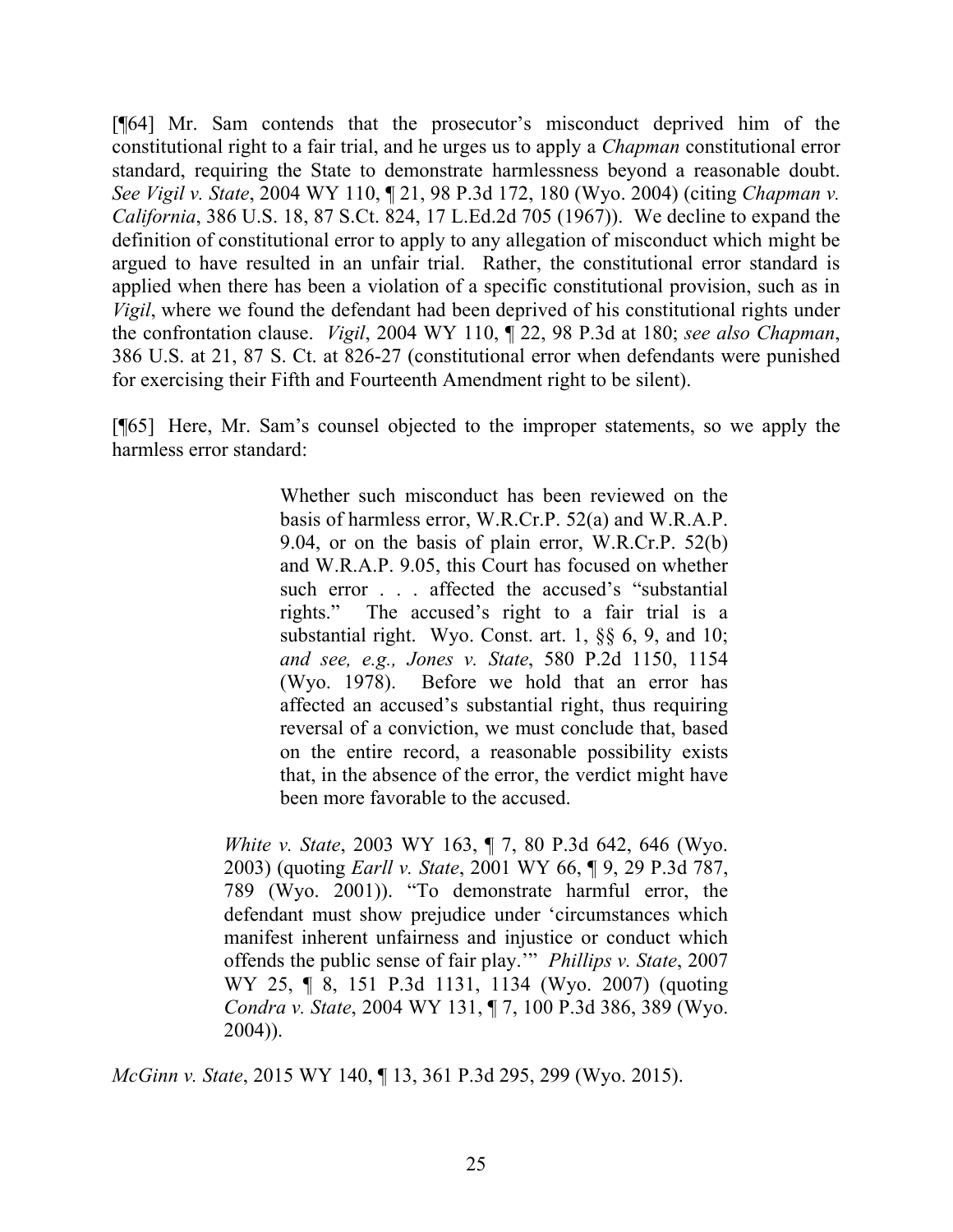[¶66] In *McGinn*, we discussed five factors this Court balances to determine whether prosecutorial misconduct was harmless.

> 1) the severity and pervasiveness of the misconduct; 2) the significance of the misconduct to the central issues in the case; 3) the strength of the State's evidence; 4) the use of cautionary instructions or other curative measures; and 5) the extent to which the defense invited the misconduct.

*Id.* at  $\P$  16, 361 P.3d at 299-300. We find that the misconduct, while severe, was not pervasive, and it was not significant to the central issue in the case. The State's evidence that Mr. Sam killed Tyler Burns purposely and with premeditated malice was overwhelming. Even putting aside the initial encounter, the stark and undisputed facts at trial were that, after Mr. Sam shot Tyler Burns the first time, he walked up to him as he was kneeling on the ground, injured and defenseless, and shot him in the head. There were no cautionary instructions, and the defense did not invite the misconduct. But the strength of the State's case outweighs all the other factors. We find that the error was harmless.

# *IV. There was sufficient evidence to support Mr. Sam's convictions for aggravated assault, even though there was no evidence that he intended to harm any particular individual*

[¶67] Mr. Sam argues there was insufficient evidence to sustain the intent element on the ten charges of attempted aggravated assault and battery of the youths who were not shot. When we review a sufficiency of the evidence challenge,

> [w]e do not consider "whether or not the evidence was sufficient to establish guilt beyond a reasonable doubt, but [instead] whether or not the evidence could reasonably support such a finding by the factfinder." "We will not reweigh the evidence nor will we re-examine the credibility of the witnesses." We review the sufficiency of the evidence "from this perspective because we defer to the jury as the fact-finder and assume they believed only the evidence adverse to the defendant since they found the defendant guilty beyond a reasonable doubt."

*Blevins*, 2017 WY 43, ¶ 7, 393 P.3d at 1251 (internal citations omitted).

[¶68] Mr. Sam argues that when he shot into the crowd of youths, there was no evidence that he had animosity toward any of them, and therefore there was insufficient evidence that he had the specific intent to strike any particular individual. The State contends that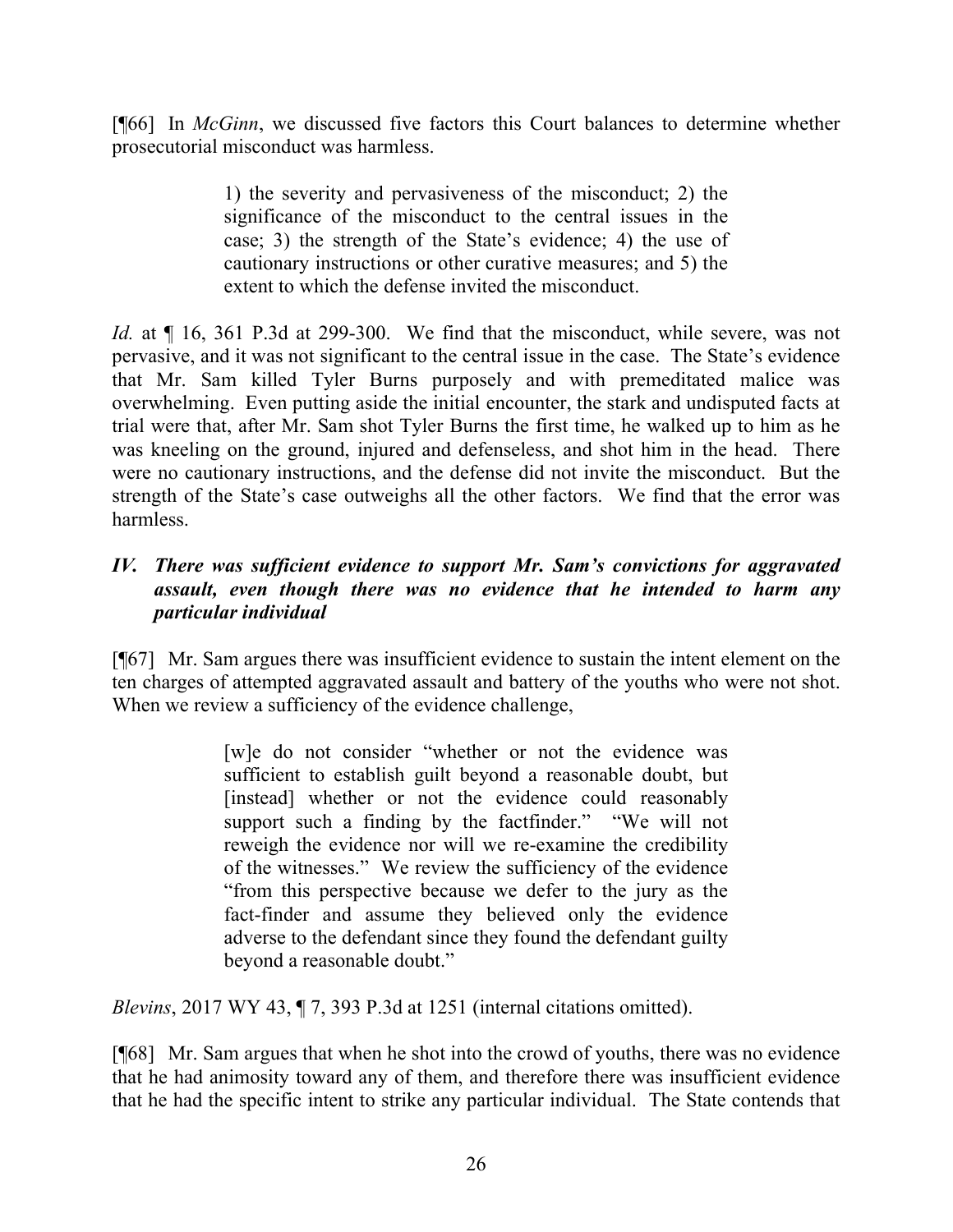aggravated assault is a general intent crime, and therefore it was "not required to prove that Sam had a particularized intent to harm each alleged victim." We find that attempted aggravated assault is a specific intent crime; however, the specificity requires the attempt to assault a person, not a particular individual.

[¶69] In *Cox v. State*, 829 P.2d 1183, 1185-86 (Wyo. 1992), we concluded that aggravated assault as defined by Wyo. Stat. Ann.  $\S$  6-2-502(a)(iii) is a general intent crime. We have not considered whether aggravated assault as defined by  $\S 6$ -2-502(a)(ii) is a general or specific intent crime.

> When the definition of a crime consists of only the description of a particular act, without reference to intent to do a further act or achieve a future consequence the fact that the defendant intended to do the proscribed act makes that crime a general criminal intent offense. When the definition refers to defendant's intent to do some further act or achieve some additional consequence, the crime is deemed to be one of specific intent.

*Cox*, 829 P.2d at 1185 (citations and internal quotation marks omitted).

[¶70] "[O]nly those crimes which refer to an intent to do a further act or achieve a future consequence are specific intent crimes." *Id*. In *Cox*, we illustrated the distinction, providing examples of specific intent crimes:

> Examples of an intent to commit a further act include Wyoming's burglary statute, which states that a person is guilty if, "without authority, he enters or remains in a building . . . *with intent to commit larceny or a felony therein.*" Wyo. Stat. § 6-3-301(a) (1988) (emphasis added). . . . Similarly, Wyo. Stat. § 35-7-1031(a) (1988) makes it unlawful to possess a controlled substance "*with intent to manufacture or deliver.*" (Emphasis added.)

*Id*.

[¶71] We have held that the crime of attempt as defined by the general attempt statute, Wyo. Stat. Ann. § 6-1-301, is a crime of specific intent. *See Compton v. State*, 931 P.2d 936, 940 (Wyo. 1997) (crime of attempted first-degree sexual assault is a specific intent crime). In *Reilly v. State*, 2002 WY 156, ¶ 8, 55 P.3d 1259, 1262 (Wyo. 2002), *abrogated on other grounds by Granzer v. State*, 2008 WY 118, 193 P.3d 266 (Wyo. 2008), we explained that "an 'attempt' is a 'specific intent' crime in that the attempt statute requires that one act with the intent to commit the object crime." In *Reilly*, we went on to explain that it is not "legally or logically impossible for a person to attempt a general intent crime." *Id*. at ¶ 12, 55 P.3d at 1263.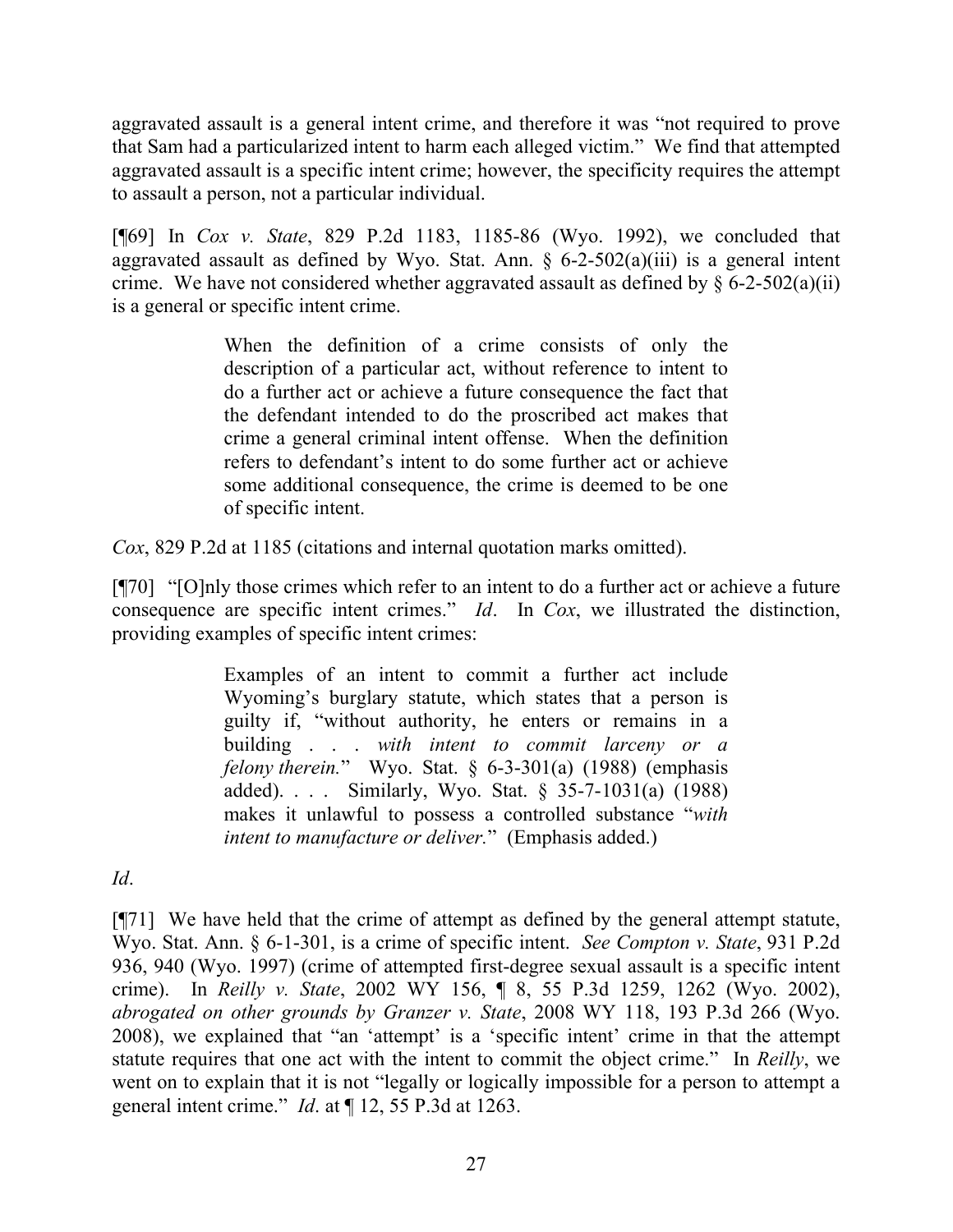[¶72] Section 6-2-502(a)(ii) provides that a "person is guilty of aggravated assault and battery if he [a]ttempts to cause, or intentionally or knowingly causes bodily injury to another with a deadly weapon[.]" The attempt portion of this statute requires a person to act with the intent to commit a further act, the act of causing bodily injury to another with a deadly weapon. Thus, it is a specific intent crime. *See Walter v. State*, 811 P.2d 716, 720 (Wyo. 1991); *Garcia v. State*, 777 P.2d 1091, 1095-96 (Wyo. 1989). Mr. Sam argues that because aggravated assault under  $\S$  6-2-502(a)(ii) is a specific intent crime, the State needed to show that Sam attempted to cause bodily injury to each of the individual victims alleged in the charges against him. We have explained what is required to prove specific intent:

> [A]lthough the law presumes an individual to generally intend the natural consequences of his actions, it will not presume that he specifically intended any particular consequence. That is, a mere showing that certain conduct occurred which produced a particular result is legally sufficient to establish the actor's general intent. . . . [T]he bare fact of assaultive behavior will not give rise to a *presumption* that an assailant had the specific intent to cause any particular harm.... [S]pecific intent may be properly proved by reasonable *inferences* from the character of such acts and their surrounding circumstances. In particular, the specifics of a defendant's conduct and other circumstantial evidence may permit the jury to infer that he acted with the specific intent to cause bodily injury.

*Leavitt v. State*, 2011 WY 11, ¶ 10, 245 P.3d 831, 833 (Wyo. 2011) (internal citations omitted; emphasis in original).

[¶73] In *Walter*, while trying to resist arrest, the appellant drove his car directly toward a police officer. 811 P.2d at 718. The officer was able to jump out of the way, but suffered a pulled muscle in the process. *Id*. Appellant was charged with aggravated assault under § 6-2-502(a)(ii) (attempting to cause or intentionally or knowingly causing bodily injury to another with a deadly weapon). *Id*. On appeal, he argued that the State had not presented sufficient evidence of his intent because the only evidence was the officer's fear that appellant intended to hit him and that there was no corroborative evidence of specific intent because his behavior was consistent with his theory―that he was trying to avoid a collision with a patrol car parked at the intersection. *Id*. at 720. We rejected his argument, concluding that "[o]ne who knowingly drives an automobile directly at another person can reasonably be found to have intended to do bodily injury to that person." *Id*. at 721.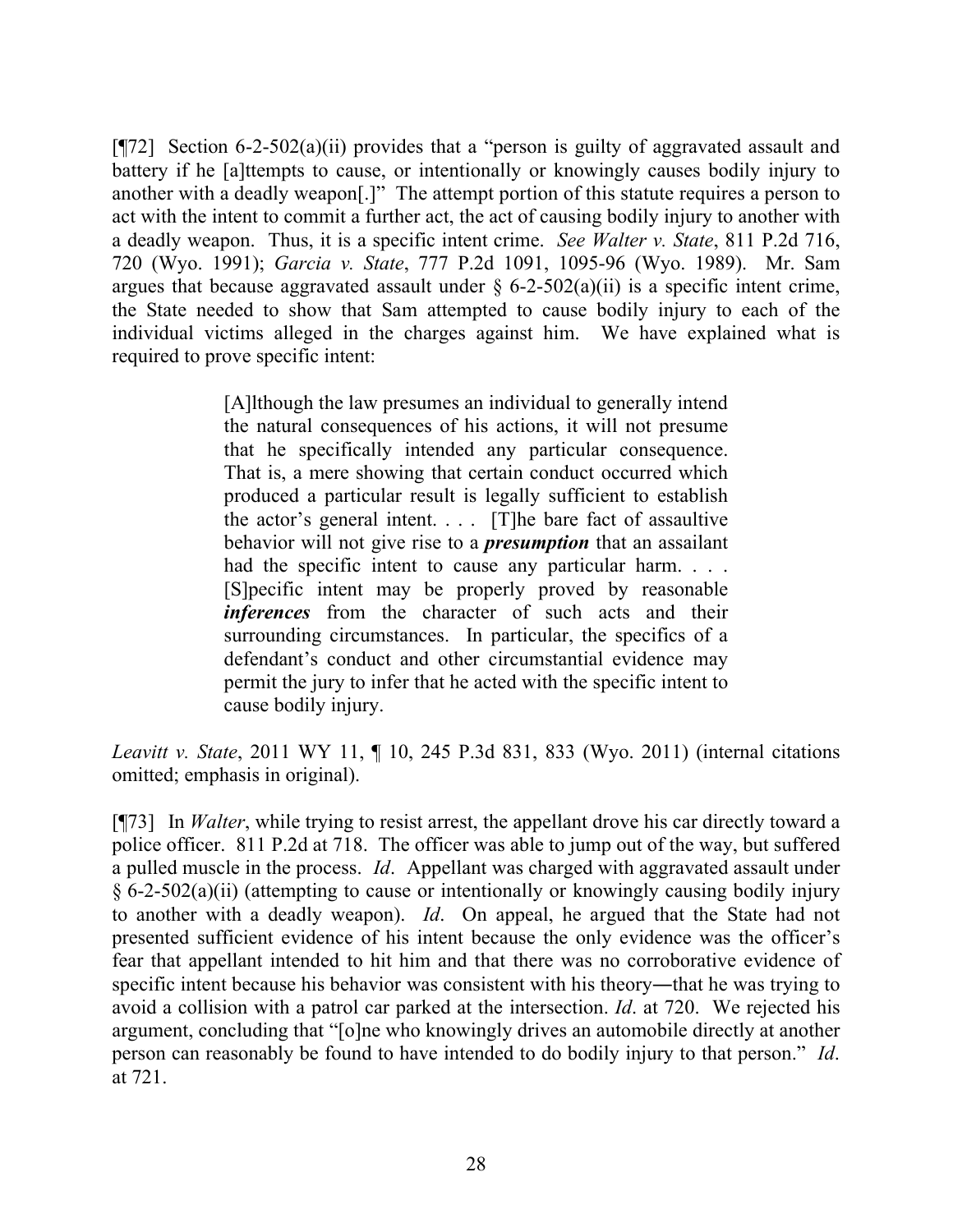[¶74] Specific intent can be proven by reasonable inferences from the character of Mr. Sam's acts and their surrounding circumstances. The State presented evidence that Mr. Sam announced he was going to kill someone. He took a loaded firearm to the park where rival groups had agreed to meet. He was behind a cluster of trees and when the group of teenagers appeared, he emerged from the trees and began firing in their direction, striking two of them. Taking these facts in the light most favorable to the State, there was sufficient evidence that a reasonable jury could infer that Mr. Sam acted with the intent to cause bodily injury to the members of the group of teenagers. One who knowingly fires a gun at a group of people can reasonably be found to have intended to do bodily injury to members of that group. *See People v. Perez*, 234 P.3d 557, 559 (Cal. 2010) ("The mental state required for attempted murder is the intent to kill *a* human being, not a *particular* human being." (citation omitted)); *State v. Brown*, 968 So.2d 766, 772 (La. Ct. App. 2007), *writ denied*, 978 So.2d 325 (2008) ("The act of aiming a lethal weapon and discharging it in the direction of the victim supports a finding by the trier of fact that the defendant acted with specific intent to kill."); *Medina v. State*, 7 S.W.3d 633, 637 (Tex. Crim. App. 1999) ("Opening fire with an automatic rifle, at close range, on a group of people supports the conclusion that appellant acted with the specific intent to kill."). There was sufficient evidence that Mr. Sam had the specific intent to harm the youths in the crowd into which he shot.

### *V. Is the sentence imposed upon Mr. Sam excessive?*

[¶75] Mr. Sam was sentenced to life, with the possibility of parole in 25 years, followed by three consecutive sets of concurrent sentences of 9 to 10 years. He presents three bases for his argument that his sentence was excessive. First, he argues that the cumulative sentences constitute a de facto life without parole sentence, in violation of the Eighth Amendment to the United States Constitution and *Graham v. Florida*, 560 U.S. 48, 74, 130 S.Ct. 2011, 176 L.Ed.2d 825 (2010). Second, he contends that the cumulative sentences deprive the parole board of its statutory authority to consider parole of a juvenile after 25 years. Finally, he argues that his sentences for aggravated assault and murder of Tyler Burns violate his right against double jeopardy.<sup>7</sup> We find that the sentence imposed does violate the Eighth Amendment, though for somewhat different reasons than those offered by Mr. Sam; that there is no statutory violation of the parole board's authority; and that Mr. Sam's double jeopardy rights are not violated.

 <sup>7</sup> We disposed of Mr. Sam's argument that no sentencing package for a juvenile should exceed 25 years in *Sen v. State*, 2017 WY 30, ¶ 21, 390 P.3d 769, 775 (Wyo. 2017) (*Sen III*), when we found "no indication that our legislature intended for the 25-year period of parole ineligibility set forth in Wyo. Stat. Ann. § 6- 10-301(c) to apply to aggregate sentences for multiple crimes."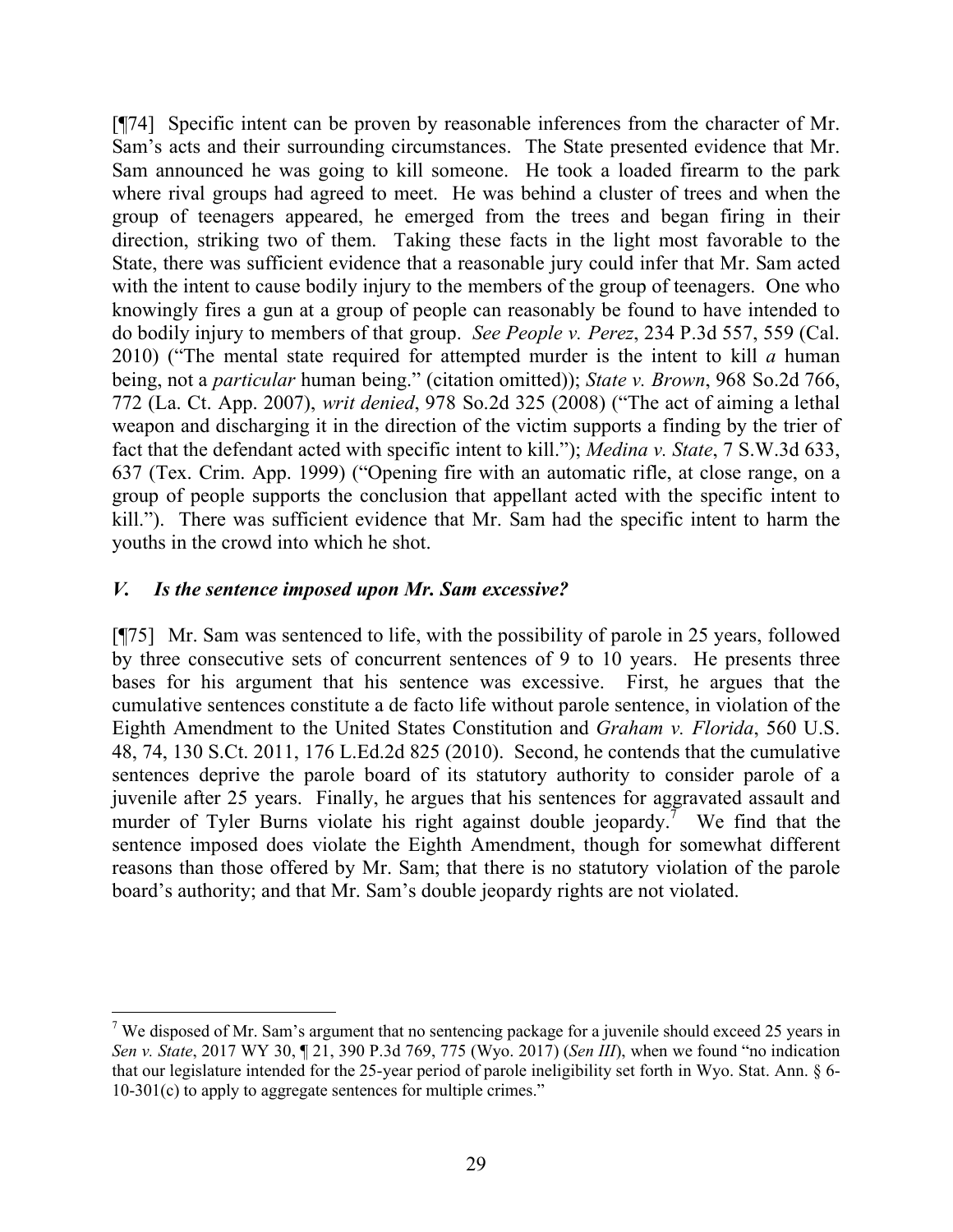### **A. Mr. Sam's sentence violates the Eighth Amendment because it is a de facto life without parole sentence**

[¶76] Mr. Sam argues that his consecutive sentences of a minimum of 52 years, with release possible when he is 70 years old, is unconstitutional. Issues of constitutionality present questions of law, which we review de novo. *Bear Cloud III*, 2014 WY 113, ¶ 13, 334 P.3d at 137.

[¶77] Mr. Sam contends that the proscriptions against sentencing a juvenile to life in prison for non-homicide offenses set forth in *Graham* should apply to him, because "[t]he charges of aggravated battery are clearly non-homicide offenses . . . ." *Graham* categorically barred "the imposition of a life without parole sentence on a juvenile offender who did not commit homicide." 560 U.S. at 82, 130 S.Ct. at 2034. Unfortunately, Mr. Sam did commit homicide, and *Graham*'s categorical ban does not apply to him. Furthermore, Mr. Sam's attempt to unlink his sentences is contrary to our precedent. In *Bear Cloud III*, 2014 WY 113, ¶ 33, 334 P.3d at 141-42, we applied our constitutional analysis of sentence lengths to Mr. Bear Cloud's aggregate sentences, holding that "[t]o do otherwise would be to ignore the reality that lengthy aggregate sentences have the effect of mandating that a juvenile 'die in prison . . . .'" *Id.* (quoting *Miller*, 567 U.S. at 465, 132 S.Ct. at 2460). In *Sen III*, we declined the State's request that we overrule that conclusion. 2017 WY 30, ¶ 18 n.3, 390 P.3d at 775 n.3. In *Budder v. Addison*, 851 F.3d 1047, 1058 (10th Cir. 2017), the Tenth Circuit found there was clearly established law that states "may not take a single offense and slice it into multiple sub offenses in order to avoid *Graham's* rule that juvenile offenders who do not commit homicide may not be sentenced to life without the possibility of parole." Similarly, Mr. Sam may not slice his aggregate sentence into multiple sub offenses in order to apply a more lenient sentencing rule.

[¶78] The State correctly points out that there is not a categorical rule against life without parole sentences for juvenile homicide offenders. *Miller* "did bar life without parole, however, for all but the rarest of juvenile offenders, those whose crimes reflect permanent incorrigibility." *Montgomery v. Louisiana*, 136 S.Ct. 718, 734, 193 L.Ed.2d 599 (2016). The *Miller* Court required sentencing courts to "take into account how children are different, and how those differences counsel against irrevocably sentencing them to a lifetime in prison." *Miller*, 567 U.S. at 480, 132 S.Ct. at 2469. That requirement has taken the form of a "*Miller* hearing," an individualized sentencing hearing during which the sentencing court obtains information to make the threshold determination whether the offender is one of "[t]hose who commit truly horrifying crimes as juveniles [and] may turn out to be irredeemable, and thus deserving of incarceration for the duration of their lives." *Graham*, 560 U.S. at 75, 130 S.Ct. at 2030; *see also Bear Cloud v. State*, 2013 WY 18, ¶ 42, 294 P.3d 36, 47 (Wyo. 2013) (*Bear Cloud II*) (setting forth non-exhaustive list of factors a sentencing court should consider in making *Miller* determination); *Bear Cloud III*, 2014 WY 113, ¶ 33, 334 P.3d at 142-42 (finding that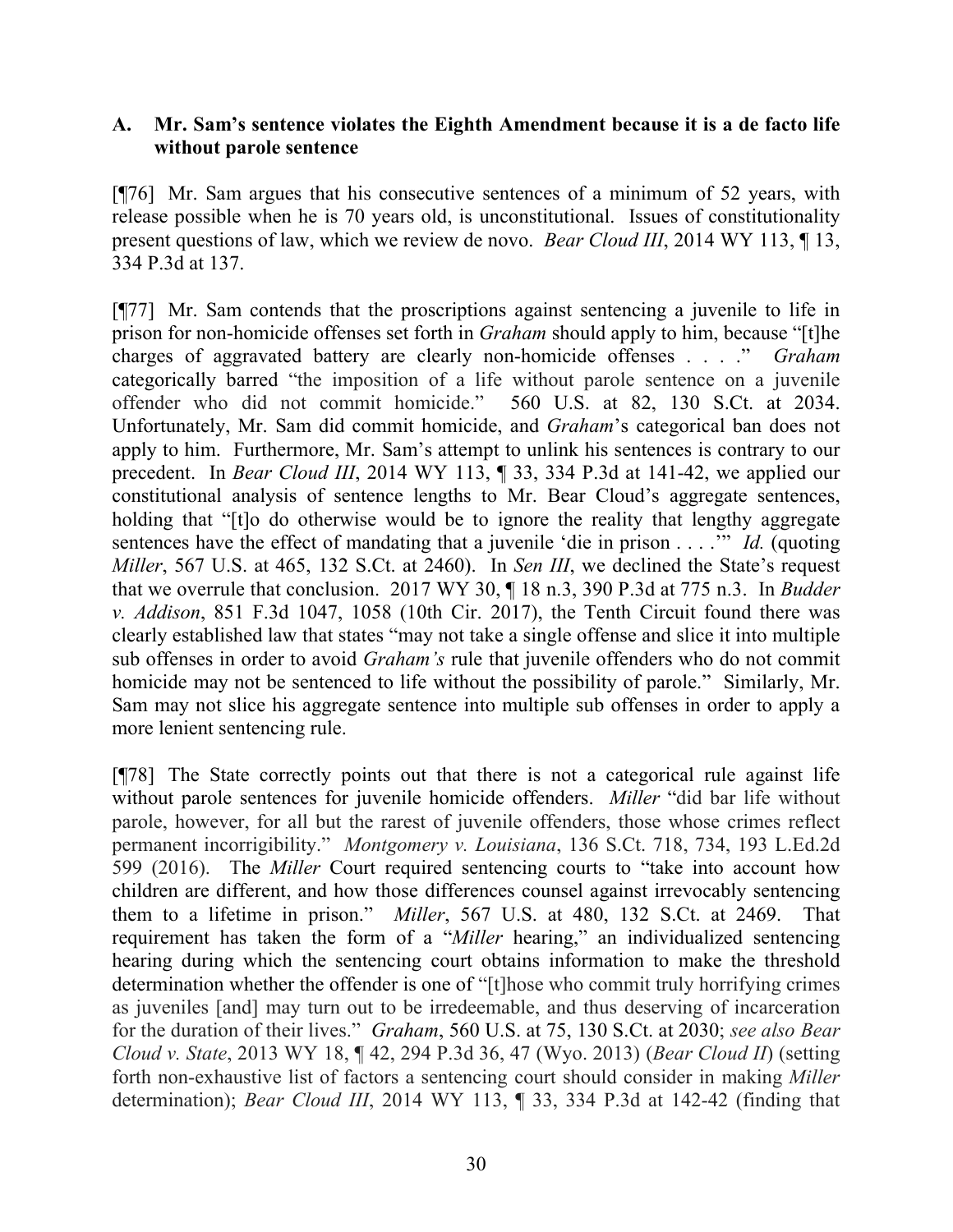same approach must be applied to aggregate sentences). The *Miller* Court advised that "appropriate occasions for sentencing juveniles to this harshest possible penalty will be uncommon." *Miller*, 567 U.S. at 479, 132 S.Ct. at 2469.

[¶79] Here, the district court held that Mr. Sam was not one of the rare juveniles who "should never have any possibility, 40, 50 years from now, of being granted parole." We first address the State's repeated contention that our only test in this instance should be one of proportionality―that is, *Miller* requires only the individualized sentencing hearing, and after the required determination has been made, the only limits on the sentence imposed are the limits for grossly disproportionate sentences set forth in *Solem v. Helm*, 463 U.S. 277, 292, 103 S.Ct. 3001, 3010-11, 77 L.Ed.2d 637 (1983). We rejected that argument in *Bear Cloud III*, we declined to revisit it in *Sen III*, and we continue to reject it.<sup>8</sup> The United States Supreme Court has clarified that *Miller* "did more than require a sentencer to consider a juvenile offender's youth before imposing life without parole; it established that the penological justifications for life without parole collapse in light of the 'distinctive attributes of youth.'" *Montgomery*, 136 S.Ct. at 734 (internal citation omitted). *Miller* requires more than a procedural checkmark before imposing a "sentence that would deny the juvenile offender a realistic opportunity of release in the offender's lifetime." *Budder*, 851 F.3d at 1055-56 (In juvenile nonhomicide case, Tenth Circuit rejects semantic classifications that "would allow states to subvert the requirements of the Constitution by merely sentencing their offenders to terms of 100 years instead of "life."). The United States Supreme Court clearly rejected the argument that *Miller* is merely procedural in *Montgomery*, where it held that *Miller* "announced a substantive rule of constitutional law," *Montgomery*, 136 S.Ct. at 736, and explained that the hearing required by *Miller* "does not replace but rather gives effect to *Miller*'s substantive holding that life without parole is an excessive sentence for children whose crimes reflect transient immaturity." *Id*. at 735. Because the district court has made the determination that Mr. Sam is not a juvenile so irredeemable that he deserves incarceration for the rest of his life, we turn to the question of whether the sentence imposed is a de facto life sentence that violates the strictures of *Miller* and *Bear Cloud III*.

[¶80] In *Bear Cloud III*, we analyzed the United States Supreme Court case law leading up to *Miller* and concluded that the prohibition of life without parole sentences required a "'meaningful opportunity to obtain release based on demonstrated maturity and rehabilitation.'" 2014 WY 113, ¶ 21, 334 P.3d at 139 (quoting *Graham*, 560 U.S. at 75, 130 S.Ct. at 2030). And we held that "'[t]he prospect of geriatric release . . . does not provide a meaningful opportunity to demonstrate the maturity and rehabilitation required to obtain release and reenter society as required by *Graham* . . . .'" *Bear Cloud III*, 2014 WY 113, ¶ 34, 334 P.3d at 142 (quoting *State v. Null*, 836 N.W.2d 41, 71 (Iowa 2013)

<sup>&</sup>lt;sup>8</sup> This is not to say that proportionality cannot be part of our analysis of juvenile sentences; it is only to say that we will not use it to abandon the ceiling set by *Miller*.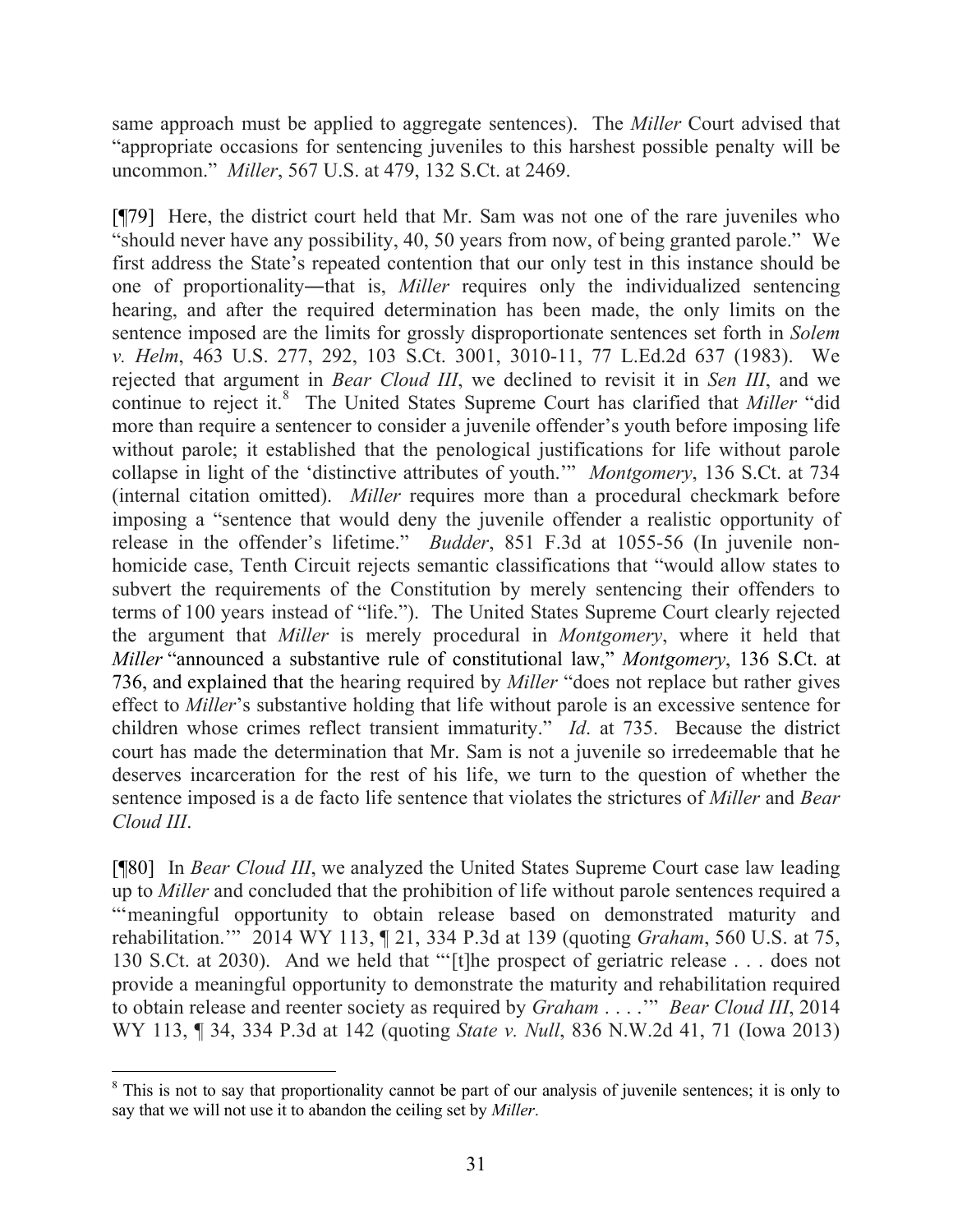(internal quotation marks omitted)). Since then, the United States Supreme Court has confirmed that the release for juveniles contemplated by the *Roper*, *Graham*, and *Miller* courts should allow them "hope for some years of life outside prison walls . . . ." *Montgomery*, 136 S.Ct. at 736-37. We held in Mr. Bear Cloud's case that his sentence of a minimum of 45 years, with possible release when he is 61, was the functional equivalent of life without parole. *Bear Cloud III*, 2014 WY 113,  $\P$  11, 33, 334 P.3d at 136, 142. In this case, the sentencing court has made the determination that Mr. Sam is not one of the juvenile offenders whose crime reflects irreparable corruption. An aggregated minimum sentence exceeding the 45/61 standard is the functional equivalent of life without parole and violates *Bear Cloud III* and *Miller* and its progeny. The sentence imposed on Mr. Sam of a minimum 52 years with possible release at age 70 clearly exceeds that. We therefore reverse and remand with instructions to the sentencing court to sentence Mr. Sam within the confines set forth in *Bear Cloud III.*

### **B. The aggregate sentences do not deprive the parole board of its statutory authority to consider parole of a juvenile after 25 years**

[¶81] After the United States Supreme Court announced in *Miller* that the Eighth Amendment barred mandatory life without parole sentences for juvenile homicide offenders, the Wyoming Legislature amended the life imprisonment statute to say that persons sentenced to life imprisonment for an offense committed before the person reached 18 years of age "shall be eligible for parole . . . after having served twenty-five (25) years of incarceration. . . . " Wyo. Stat. Ann.  $\S 6$ -10-301(c); 2013 Wyo. Sess. Laws ch. 18, §1. Mr. Sam argues that this statute grants the board of parole authority to grant parole to juvenile offenders after 25 years of imprisonment, authority which the courts may not deprive the board of "by tacking numerous small sentences together in such a way as to defeat the remedial authority granted to the board." Mr. Sam contends that his position is bolstered by the language added at the same time to the parole board laws, 2013 Wyo. Sess. Laws ch. 18, § 1, which states that "[t]he board may also grant parole to a person serving a sentence for an offense committed before the person reached the age of eighteen (18) years of age as provided in W.S. 6-10-301(c)." Wyo. Stat. Ann. § 7-13- 402(a) (LexisNexis 2017). The issue is one of statutory interpretation, which we review de novo. *State v. Mares*, 2014 WY 126, ¶ 23, 335 P.3d 487, 497 (Wyo. 2014).

[¶82] Mr. Sam's argument is simply a different variation of the argument that the 25 year period of parole ineligibility set forth in Wyo. Stat. Ann. § 6-10-301(c) should apply, no matter how many crimes the offender is convicted of, which we rejected in *Sen III. See supra* ¶ 75 n.7. The cited language in Wyo. Stat. Ann. § 7-13-402(a) refers specifically to persons serving a sentence under  $\S 6$ -10-301(c); it does not contemplate or include reference to persons serving sentences for other crimes as well. We find no conflict in the statutes, and no infringement on the board of parole's statutory authority.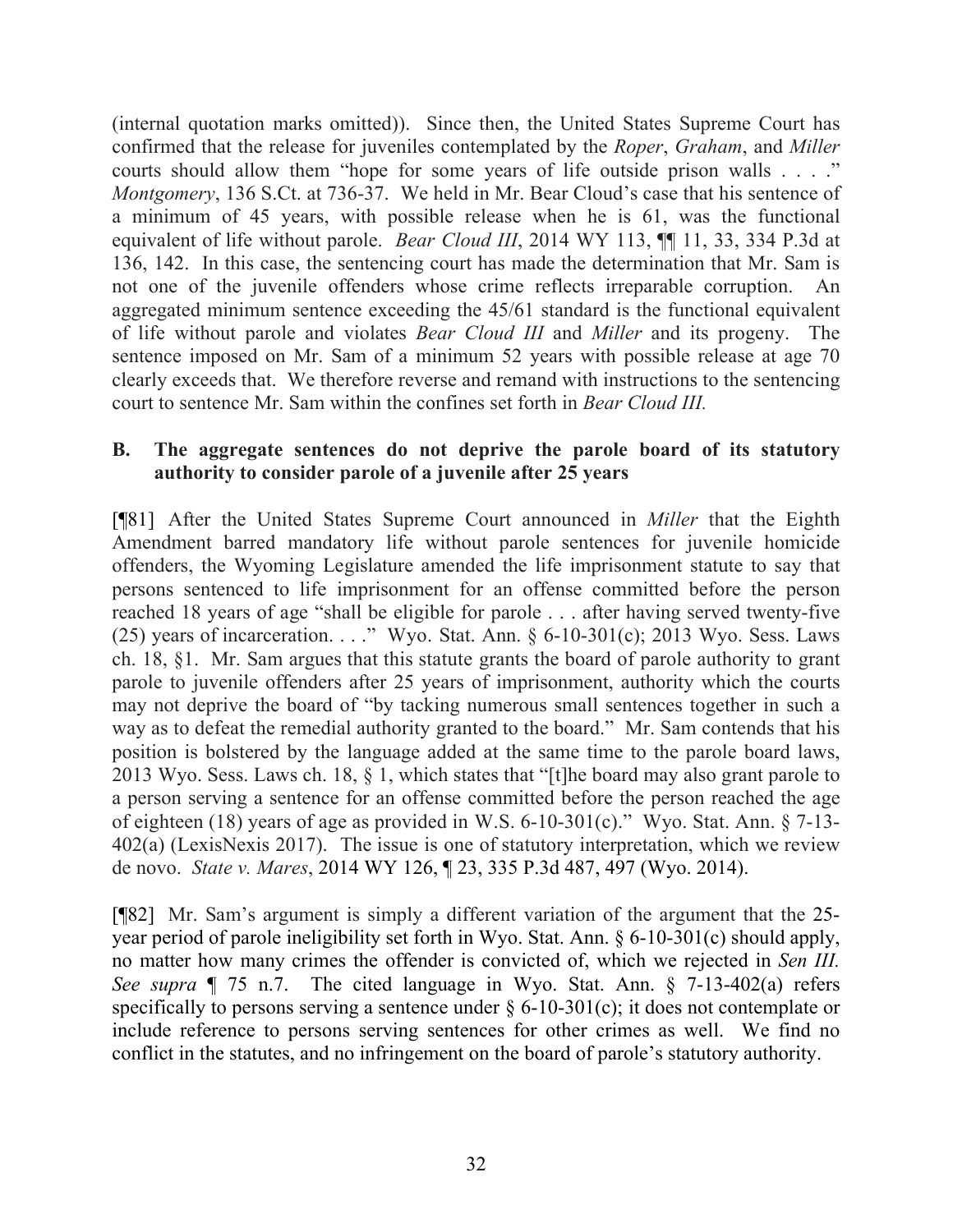### **C. Mr. Sam's sentences for both the murder and the aggravated assault of Tyler Burns do not violate the constitutional prohibition against double jeopardy**

[¶83] Mr. Sam was charged and convicted of both aggravated assault and battery and first-degree murder of Tyler Burns. The aggravated assault sentence is one of the sentences to be served consecutively, after the life sentence. In its closing argument, the State distinguished between the shot that injured Tyler Burns, the basis for the aggravated assault charge, and the shot that killed Tyler Burns—the basis for the murder charge.<sup>9</sup> Mr. Sam asserts that the two sentences violate his constitutional right against double jeopardy. U.S. Const. amend. 5, Wyo. Const. art. 1, § 11. We review constitutional claims de novo. *Anderson v. State*, 2014 WY 74, ¶ 17, 327 P.3d 89, 94 (Wyo. 2014).

[¶84] The double jeopardy clauses of the United States and Wyoming constitutions "provide protection against three distinct ills: a second prosecution for the same offense after one has been acquitted, a second prosecution for the same offense after one has been convicted, and multiple punishments for the same offense." *Solis v. State*, 2013 WY 152, ¶ 63, 315 P.3d 622, 636 (Wyo. 2013).

> However, such an analysis presupposes that the same conduct proved both offenses in issue. Thus, if the evidence showing one offense is separate and distinct from the evidence showing the other offense, then there is no need to analyze the similarity of the offenses or their lesser included quality, or to determine whether or not the legislature clearly intended to impose separate punishment for separate offenses originating from the same conduct.

*State v. Burlison*, 868 S.W.2d 713, 720 (Tenn. Crim. App. 1993) (citations omitted).

[¶85] The State contends that because the two charges were based on two different shots, these are two separate offenses, and double jeopardy is not implicated. Mr. Sam recognizes that "it would be theoretically possible" that the two shots constitute two crimes: "the first shot being an aggravated battery and the second shot being first degree murder." We find that the two charges are based on separate and distinct conduct, and therefore no double jeopardy issue is implicated.

# *CONCLUSION*

[¶86] The district court did not abuse its discretion when it denied Mr. Sam's motion to transfer the proceedings to juvenile court; we find some errors in the jury instructions, but

<sup>&</sup>lt;sup>9</sup> The State argues that it made the same distinction at the jury instruction conference, but our reading of that transcript does not clearly support the contention.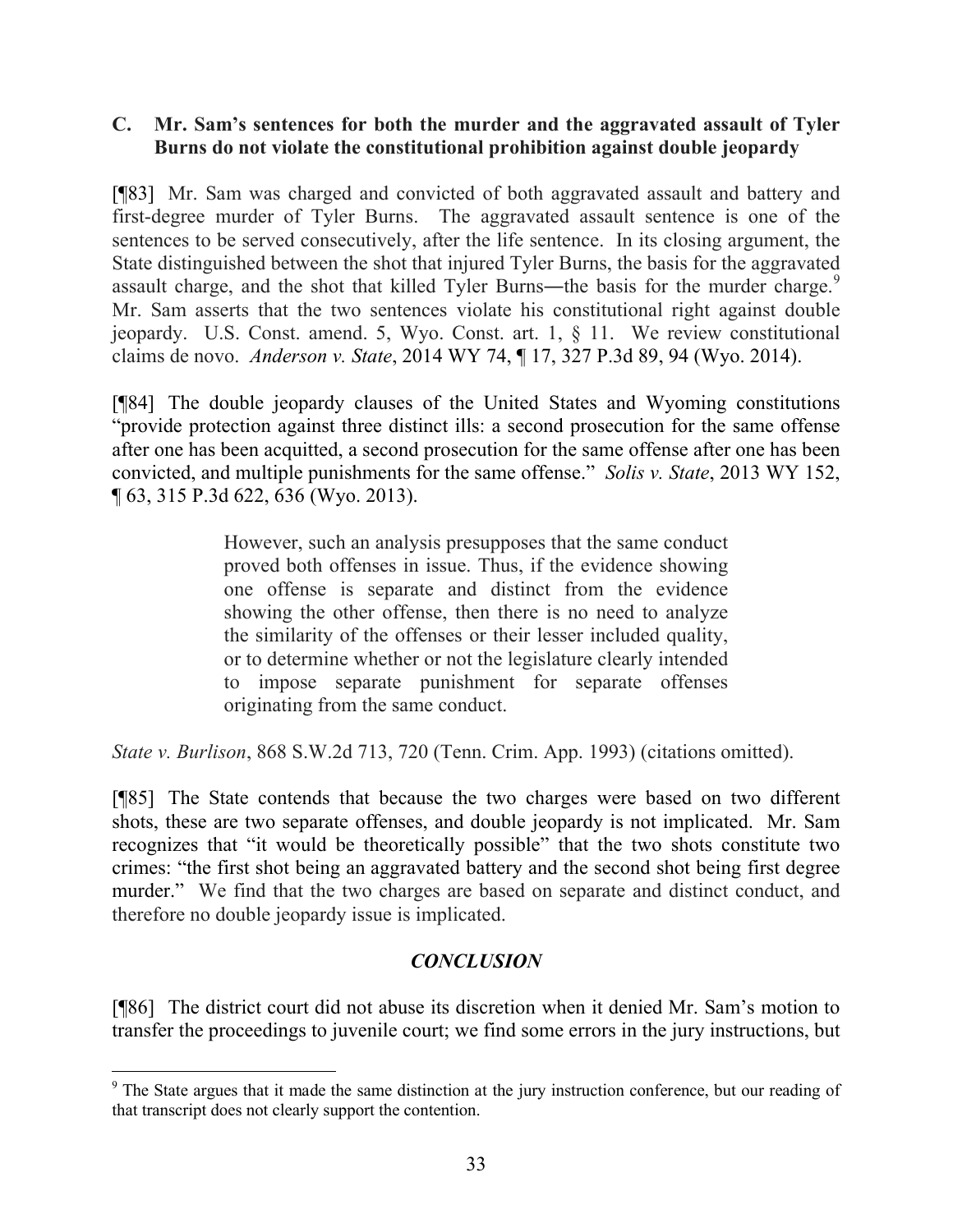they are not prejudicial either individually or cumulatively; the prosecutor's victim impact statements at closing were improper but not prejudicial; there was sufficient evidence to support the attempted assault and battery charges; the aggregate sentence does not deprive the parole board of its statutory authority; the sentence for murder and aggravated assault of the same victim does not violate double jeopardy. We affirm on all these issues. However, the aggregate sentence is a life without parole sentence which violates the strictures of *Miller* and *Bear Cloud III*. We therefore reverse and remand for resentencing in compliance with this decision.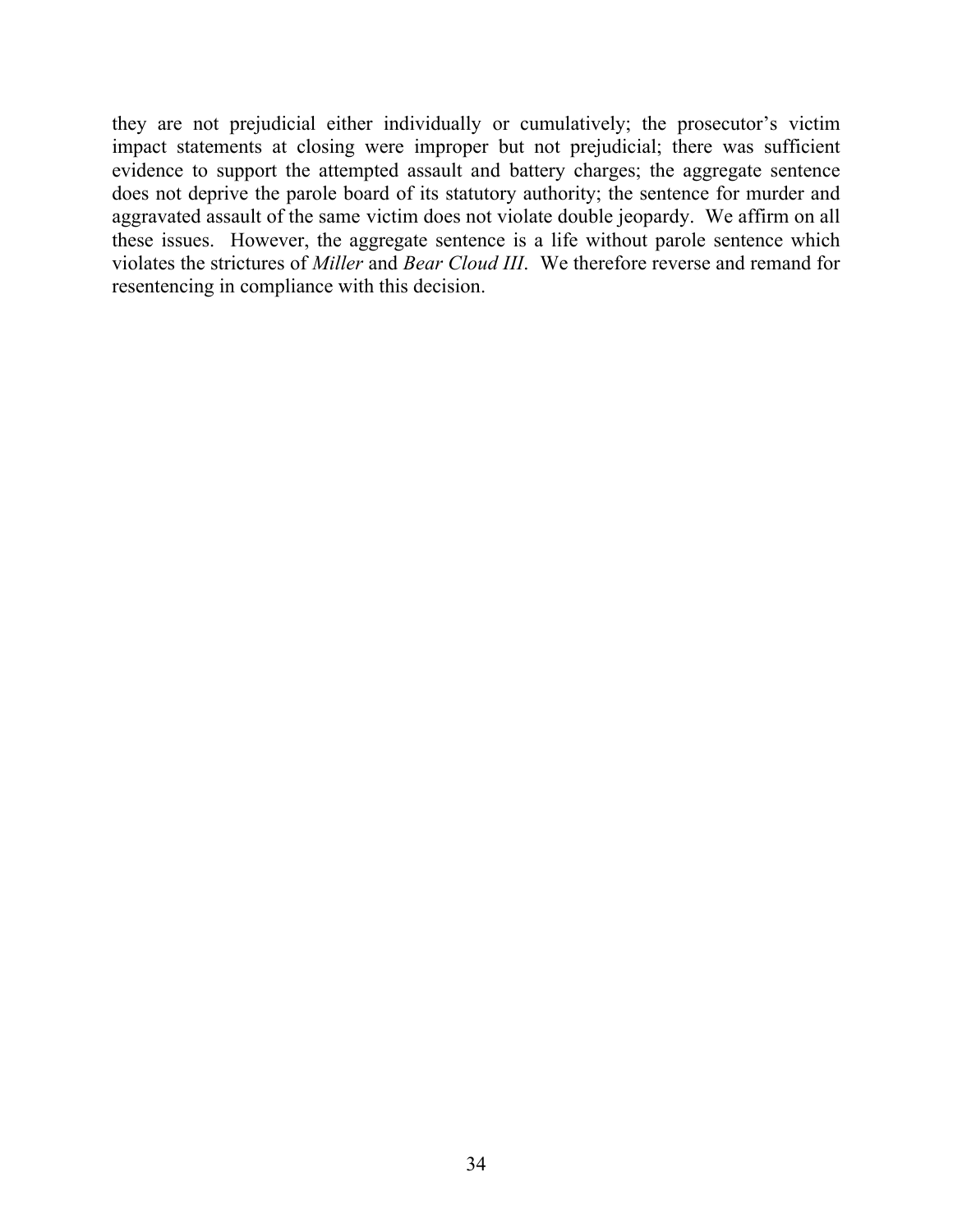**KAUTZ, Justice**, concurring in part and dissenting in part.

[¶87] I concur in the majority opinion with the exception of the majority's conclusion that [Mr. Sam's] "aggregate sentence is a life without parole sentence which violates the strictures of *Miller* and *Bear Cloud III."* I dissent from that conclusion for the reasons set out in my special concurrence in *Sen v. State,* 2017 WY 30, ¶¶ 36-37, 390 P.3d, 769, 779 (Wyo. 2017) (*Sen III*)*.* 

[¶88] I believe this Court has gone beyond what is required by the U.S. Supreme Court and the Eighth Amendment to the U.S. Constitution when analyzing sentences imposed on defendants who (1) were appropriately tried in adult court; (2) were under the age of 18 at the time they committed the crimes for which they were sentenced; and (3) committed multiple crimes, including murder. No Supreme Court case addresses aggregate sentences for murder plus other violent crimes.

[¶89] The U.S. Supreme Court held that the imposition of a life without parole sentence on a defendant who committed crimes other than murder when under the age of 18 violates the Eighth Amendment's prohibition of excessive punishment. *Graham v. Florida,* 560 U.S. 48, 50-51, 130 S.Ct. 2011, 2017-18, 176 L.Ed.2d 825 (2010). It then directed that the imposition of mandatory life without parole sentences for defendants who committed murder before age 18 also violates the Eighth Amendment's prohibition of excessive punishment. *Miller v. Alabama*, 567 U.S. 460, 465, 132 S.Ct. 2455, 2461, 183 L.Ed.2d 407 (2012). These cases, and many others, recognize the "basic precept of justice that punishment for crime should be graduated and proportioned to both the offender and the offense." *Miller*, 567 U.S. at 469, 132 S.Ct. at 2463. Nothing in U.S. Supreme Court precedent indicates that the only factor to be considered in imposing a sentence on such a defendant is the potential for rehabilitation. Rather, the sentence must be proportional both to the offender's individual characteristics and to his crimes. The majority's approach, based on *Bear Cloud v. State,* 2014 WY 113, 334 P.3d 132 (Wyo. 2014) (*Bear Cloud III*)*,* treats all defendants who committed a crime or crimes before age 18 the same and creates nonproportional sentences. It permits juveniles, even though they are mature enough to be tried in adult court, to commit murder and many additional crimes without facing consequences for those additional crimes.

[¶90] The *Graham* and *Miller* decisions were based on the premise that juveniles who are being tried as adults are nevertheless constitutionally different from adults because the characteristics of youth render them less morally culpable. *Graham,* 560 U.S at 68, 130 S.Ct. at 2026-27; *Miller,* 567 U.S. at 472, 130 S.Ct. at 2465. In each of these cases, the U.S. Supreme Court required that the sentencing court consider a defendant's youth and potentially reduced culpability when determining a sentence. The trial court did just that for Mr. Sam. In *Graham,* the Supreme Court required states to provide juvenile nonhomicide offenders with "some meaningful opportunity to obtain release based on demonstrated maturity and rehabilitation" *Graham*, 560 U.S. at 75, 130 S.Ct. at 2030,